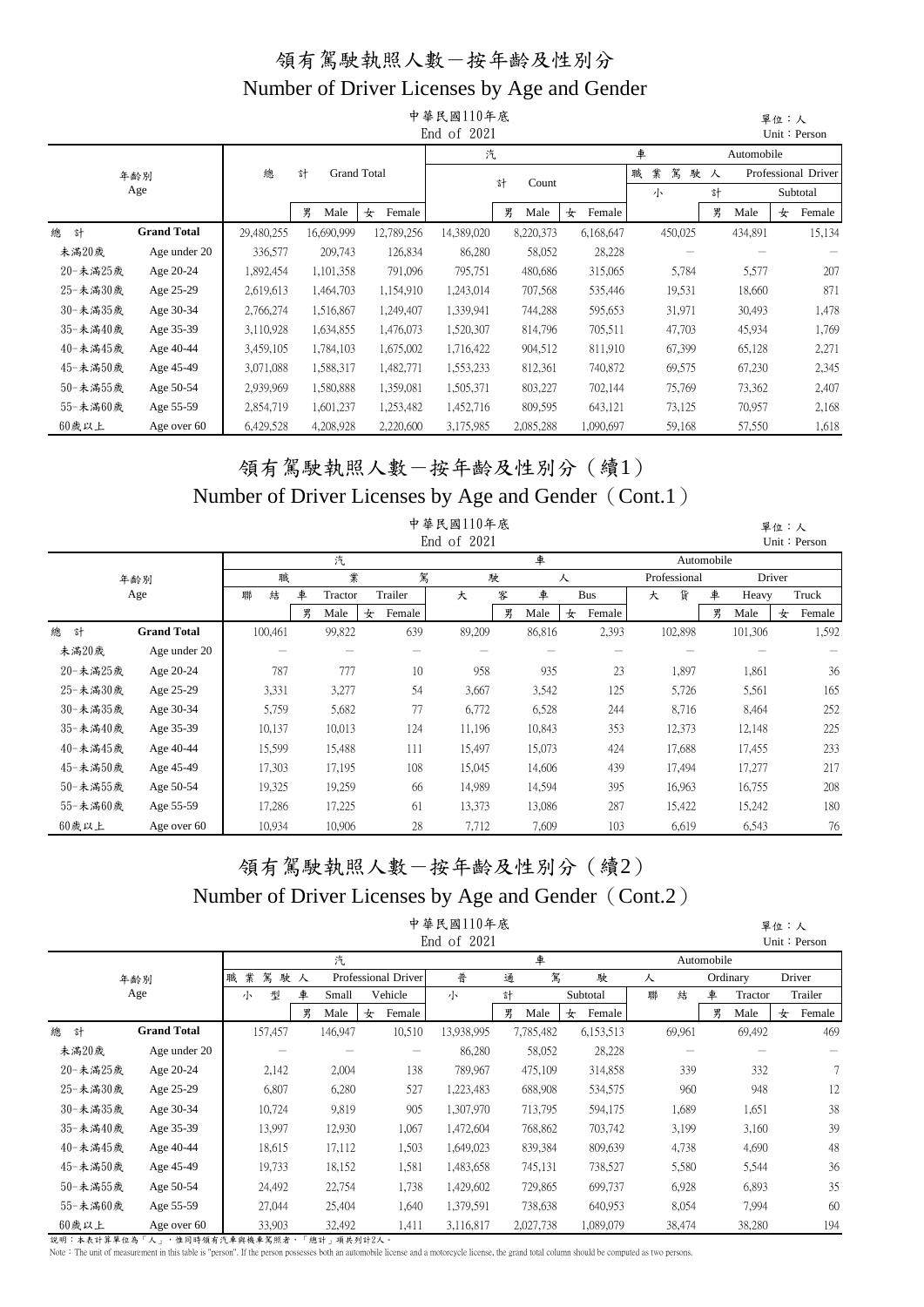## 領有駕駛執照人數-按年齡及性別分(續3) Number of Driver Licenses by Age and Gender (Cont.3)

|          |                    |         |           |             |         | 中華民國110年底<br>End of 2021 |             |                  |            |             |            | 單位:人<br>Unit: Person |             |
|----------|--------------------|---------|-----------|-------------|---------|--------------------------|-------------|------------------|------------|-------------|------------|----------------------|-------------|
|          |                    |         | 汽         |             |         | 車                        |             |                  | Automobile |             | 機          | 車                    | Motorcycle  |
|          | 年齢別                | 普       |           | 通           | 駕       | 駛                        | 人           | Ordinary         |            | Driver      |            | 計                    |             |
|          | Age                | 大       | 車<br>客    | <b>Bus</b>  | 貨<br>大  | 車<br>Heavy               | Truck       | 型<br>小           | 車<br>Small | Vehicle     |            | Count                |             |
|          |                    |         | 男<br>Male | 女<br>Female |         | 男<br>Male                | 女<br>Female |                  | 男<br>Male  | 女<br>Female |            | 男<br>Male            | 女<br>Female |
| 總<br>計   | <b>Grand Total</b> | 157,627 | 153,797   | 3,830       | 566,876 | 557,144                  |             | 9,732 13,144,531 | 7,005,049  | 6,139,482   | 15,091,235 | 8,470,626            | 6,620,609   |
| 未満20歲    | Age under 20       | 12      | 12        |             | 454     | 448                      | 6           | 85,814           | 57,592     | 28,222      | 250,297    | 151,691              | 98,606      |
| 20-未満25歲 | Age 20-24          | 2,320   | 2,219     | 101         | 6,654   | 6,441                    | 213         | 780,654          | 466,117    | 314,537     | 1,096,703  | 620,672              | 476,031     |
| 25-未満30歲 | Age 25-29          | 6,368   | 6,100     | 268         | 15,348  | 14,732                   | 616         | 1,200,807        | 667,128    | 533,679     | 1,376,599  | 757,135              | 619,464     |
| 30-未滿35歲 | Age 30-34          | 10,066  | 9,627     | 439         | 24,341  | 23,475                   | 866         | 1,271,874        | 679,042    | 592,832     | 1,426,333  | 772,579              | 653,754     |
| 35-未滿40歲 | Age 35-39          | 13,768  | 13,223    | 545         | 41,148  | 40,092                   | 1,056       | 1,414,489        | 712,387    | 702,102     | 1,590,621  | 820,059              | 770,562     |
| 40-未滿45歲 | Age 40-44          | 16,575  | 16,017    | 558         | 65,692  | 64,535                   | 1,157       | 1,562,018        | 754,142    | 807,876     | 1,742,683  | 879,591              | 863,092     |
| 45-未満50歲 | Age 45-49          | 13,253  | 12,754    | 499         | 67,494  | 66,486                   | 1,008       | 1,397,331        | 660,347    | 736,984     | 1,517,855  | 775,956              | 741,899     |
| 50-未満55歲 | Age 50-54          | 12,141  | 11,763    | 378         | 68,798  | 67,714                   | 1,084       | 1,341,735        | 643,495    | 698,240     | 1,434,598  | 777,661              | 656,937     |
| 55-未満60歲 | Age 55-59          | 11,892  | 11,542    | 350         | 74,542  | 73,292                   | 1,250       | 1,285,103        | 645,810    | 639,293     | 1,402,003  | 791,642              | 610,361     |
| $60$ 歲以上 | Age over 60        | 71,232  | 70,540    | 692         | 202,405 | 199,929                  | 2,476       | 2,804,706        | 1,718,989  | 1,085,717   | 3,253,543  | 2,123,640            | 1,129,903   |

## 領有駕駛執照人數-按年齡及性別分(續完) Number of Driver Licenses by Age and Gender (End)

#### 中華民國110年底 End of 2021

 單位:人 Unit:Person

|          |                    |         |           |                                      | 機                  |                 | 車                    |                    |                 | Motorcycle           |                 |                 |                      |
|----------|--------------------|---------|-----------|--------------------------------------|--------------------|-----------------|----------------------|--------------------|-----------------|----------------------|-----------------|-----------------|----------------------|
|          | 年齢別<br>Age         | 型<br>大  | 重<br>型    | 車<br>機<br>Big-sized Heavy Motorcycle | 普<br>通<br>Ordinary | 重<br>型<br>Heavy | 車<br>機<br>Motorcycle | 普<br>通<br>Ordinary | 型<br>輕<br>Light | 車<br>機<br>Motorcycle | 型<br>小<br>Small | 型<br>輕<br>Light | 機<br>車<br>Motorcycle |
|          |                    |         | 男<br>Male | 女<br>Female                          |                    | 男<br>Male       | 女<br>Female          |                    | 男<br>Male       | 女<br>Female          |                 | 男<br>Male       | 女<br>Female          |
| 總<br>計   | <b>Grand Total</b> | 489,846 | 458,072   | 31,774                               | 13,866,891         | 7,953,779       | 5,913,112            | 734,498            | 58,775          | 675,723              |                 |                 |                      |
| 未満20歲    | Age under 20       |         |           |                                      | 250,273            | 151,681         | 98,592               | 24                 | 10              | 14                   |                 |                 |                      |
| 20-未満25歲 | Age 20-24          | 37,802  | 34,003    | 3,799                                | 1,058,389          | 586,573         | 471,816              | 512                | 96              | 416                  |                 |                 |                      |
| 25-未満30歲 | Age 25-29          | 56,574  | 50,605    | 5,969                                | 1,312,810          | 705,008         | 607,802              | 7,215              | 1,522           | 5,693                |                 |                 |                      |
| 30-未満35歲 | Age 30-34          | 61,752  | 56,196    | 5,556                                | 1,341,329          | 712,958         | 628,371              | 23,252             | 3,425           | 19,827               |                 |                 |                      |
| 35-未滿40歲 | Age 35-39          | 73,832  | 68,402    | 5,430                                | 1,449,724          | 744,755         | 704,969              | 67,065             | 6,902           | 60,163               |                 |                 |                      |
| 40-未滿45歲 | Age 40-44          | 77,178  | 72,014    | 5,164                                | 1,562,870          | 800,116         | 762,754              | 102,635            | 7,461           | 95,174               |                 |                 |                      |
| 45-未滿50歲 | Age 45-49          | 69,529  | 66,215    | 3,314                                | 1,345,088          | 703,805         | 641,283              | 103,238            | 5,936           | 97,302               |                 |                 |                      |
| 50-未満55歲 | Age 50-54          | 54,320  | 52,669    | 1,651                                | 1,279,158          | 718,956         | 560,202              | 101,120            | 6,036           | 95,084               |                 |                 |                      |
| 55-未満60歲 | Age 55-59          | 30,614  | 30,008    | 606                                  | 1,270,684          | 755,204         | 515,480              | 100,705            | 6,430           | 94,275               |                 |                 |                      |
| 60歲以上    | Age over 60        | 28,245  | 27,960    | 285                                  | 2,996,566          | 2,074,723       | 921,843              | 228,732            | 20,957          | 207,775              |                 |                 |                      |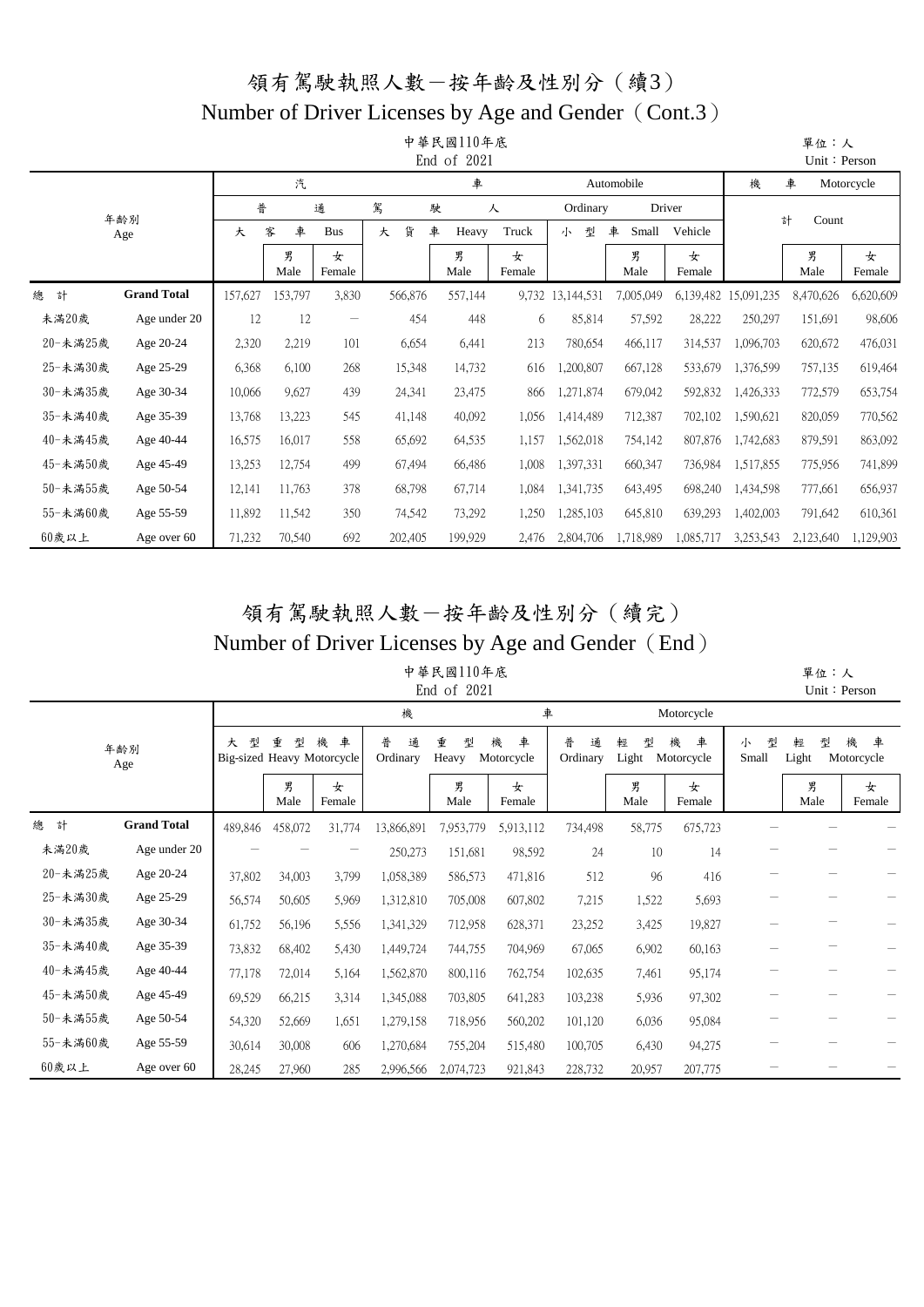|          |                    |            |         |                    |             | 中華民國109年底<br>End of 2020 |            |             |             |               |            | 單位:人 | Unit: Person        |  |  |  |  |
|----------|--------------------|------------|---------|--------------------|-------------|--------------------------|------------|-------------|-------------|---------------|------------|------|---------------------|--|--|--|--|
|          |                    |            |         |                    |             | 汽                        |            |             | 車           |               | Automobile |      |                     |  |  |  |  |
|          | 年齢別                | 總          | 計       | <b>Grand Total</b> |             |                          | 計<br>Count |             | 業<br>駕<br>職 | 駛人            |            |      | Professional Driver |  |  |  |  |
|          | Age                |            |         |                    |             |                          |            |             | 小           | 計<br>Subtotal |            |      |                     |  |  |  |  |
|          |                    |            | 男       | Male               | 女<br>Female |                          | 男<br>Male  | Female<br>女 |             | 男             | Male       | 女    | Female              |  |  |  |  |
| 總<br>計   | <b>Grand Total</b> | 29,235,961 |         | 16,631,574         | 12,604,387  | 14,262,301               | 8,187,864  | 6,074,437   | 455,373     |               | 441,018    |      | 14,355              |  |  |  |  |
| 未滿20歲    | Age under 20       | 374,568    |         | 232,627            | 141,941     | 104,248                  | 69,121     | 35,127      |             |               |            |      |                     |  |  |  |  |
| 20-未滿25歲 | Age 20-24          | 1,988,440  |         | 1,160,218          | 828,222     | 837,294                  | 508,600    | 328,694     | 5,836       |               | 5,653      |      | 183                 |  |  |  |  |
| 25-未滿30歲 | Age 25-29          | 2,615,362  |         | 1,464,033          | 1,151,329   | 1,239,060                | 706,914    | 532,146     | 19,545      |               | 18,733     |      | 812                 |  |  |  |  |
| 30-未滿35歲 | Age 30-34          | 2,734,927  |         | 1,491,558          | 1,243,369   | 1,323,552                | 732,923    | 590,629     | 32,330      |               | 30,995     |      | 1,335               |  |  |  |  |
| 35-未滿40歲 | Age 35-39          | 3,285,486  |         | 1,721,242          | 1,564,244   | 1,607,484                | 860,524    | 746,960     | 51,534      |               | 49,825     |      | 1,709               |  |  |  |  |
| 40-未滿45歲 | Age 40-44          | 3,452,170  |         | 1,780,302          | 1,671,868   | 1,721,078                | 905,868    | 815,210     | 69,180      |               | 67,052     |      | 2,128               |  |  |  |  |
| 45-未滿50歲 | Age 45-49          | 2,958,691  |         | 1,539,980          | 1,418,711   | 1,502,959                | 788,087    | 714,872     | 69,751      |               | 67,525     |      | 2,226               |  |  |  |  |
| 50-未滿55歲 | Age 50-54          | 2,942,031  |         | 1,599,490          | 1,342,541   | 1,507,272                | 810,914    | 696,358     | 76,630      |               | 74,316     |      | 2,314               |  |  |  |  |
| 55-未滿60歲 | Age 55-59          | 807,853    | 621,993 | 73,119             |             | 71,005                   |            | 2,114       |             |               |            |      |                     |  |  |  |  |
| 60歲以上    | Age over 60        | 6,070,510  |         | 4,043,672          | 2,026,838   | 2,989,508                | 1,997,060  | 992,448     | 57,448      |               | 55,914     |      | 1,534               |  |  |  |  |

#### 領有駕駛執照人數-按年齡及性別分(續1) Number of Driver Licenses by Age and Gender (Cont.1)

|          |                    |         |              |             | 中華民國109年底   |   |        |             |              |            |         | 單位:人   |              |
|----------|--------------------|---------|--------------|-------------|-------------|---|--------|-------------|--------------|------------|---------|--------|--------------|
|          |                    |         |              |             | End of 2020 |   |        |             |              |            |         |        | Unit: Person |
|          |                    |         | 汽            |             |             |   | 車      |             |              | Automobile |         |        |              |
|          | 年齢別                | 職       | 業            | 駕           |             | 駛 |        | 人           | Professional |            |         | Driver |              |
|          | Age                | 聯<br>結  | 車<br>Tractor | Trailer     | 大           | 客 | 車      | <b>Bus</b>  | 貨<br>大       | 車          | Heavy   |        | Truck        |
|          |                    |         | 男<br>Male    | Female<br>女 |             | 男 | Male   | Female<br>女 |              | 男          | Male    | 女      | Female       |
| 總<br>計   | <b>Grand Total</b> | 100,956 | 100,374      | 582         | 90,820      |   | 88,476 | 2,344       | 105,257      |            | 103,763 |        | 1,494        |
| 未滿20歲    | Age under 20       |         |              |             |             |   |        |             |              |            |         |        |              |
| 20-未滿25歲 | Age 20-24          | 757     | 751          | 6           | 1,007       |   | 976    | 31          | 1,924        |            | 1,888   |        | 36           |
| 25-未滿30歲 | Age 25-29          | 3,051   | 3,007        | 44          | 3,745       |   | 3,618  | 127         | 5,805        |            | 5,664   |        | 141          |
| 30-未滿35歲 | Age 30-34          | 5,717   | 5,644        | 73          | 7,238       |   | 6,988  | 250         | 8,815        |            | 8,594   |        | 221          |
| 35-未滿40歲 | Age 35-39          | 10,725  | 10,619       | 106         | 12,293      |   | 11,948 | 345         | 13,732       |            | 13,532  |        | 200          |
| 40-未滿45歲 | Age 40-44          | 16,171  | 16,079       | 92          | 15,943      |   | 15,524 | 419         | 18,503       |            | 18,263  |        | 240          |
| 45-未滿50歲 | Age 45-49          | 17,765  | 17,662       | 103         | 14,978      |   | 14,551 | 427         | 17,432       |            | 17,228  |        | 204          |
| 50-未滿55歲 | Age 50-54          | 19,380  | 19,314       | 66          | 15,038      |   | 14,680 | 358         | 17,257       |            | 17,048  |        | 209          |
| 55-未滿60歲 | Age 55-59          | 17,354  | 17,291       | 63          | 13,094      |   | 12,807 | 287         | 15,500       |            | 15,321  |        | 179          |
| 60歲以上    | Age over 60        | 10,036  | 10,007       | 29          | 7,484       |   | 7,384  | 100         | 6,289        |            | 6,225   |        | 64           |

# 領有駕駛執照人數-按年齡及性別分(續2)

#### Number of Driver Licenses by Age and Gender (Cont.2)

|          |                    |             |            |                     | 中華民國109年底<br>End of 2020 |           |         |           |   |        |            |          | 單位:人 | Unit: Person |
|----------|--------------------|-------------|------------|---------------------|--------------------------|-----------|---------|-----------|---|--------|------------|----------|------|--------------|
|          |                    |             | 汽          |                     |                          |           | 車       |           |   |        | Automobile |          |      |              |
|          | 年齢別                | 業<br>駕<br>職 | 駛人         | Professional Driver | 普                        | 通         | 駕       | 駛         | 人 |        |            | Ordinary |      | Driver       |
|          | Age                | 型<br>小      | 車<br>Small | Vehicle             | 小                        | 計         |         | Subtotal  | 聯 | 結      | 車          | Tractor  |      | Trailer      |
|          |                    |             | 男<br>Male  | Female<br>女         |                          | 男<br>Male | 女       | Female    |   |        | 男          | Male     | 女    | Female       |
| 總<br>計   | <b>Grand Total</b> | 158,340     | 148,405    | 9,935               | 13,806,928               | 7,746,846 |         | 6,060,082 |   | 67,048 |            | 66,624   |      | 424          |
| 未滿20歲    | Age under 20       |             |            |                     | 104,248                  |           | 69,121  | 35,127    |   |        |            |          |      |              |
| 20-未滿25歲 | Age 20-24          | 2,148       | 2,038      | 110                 | 831,458                  |           | 502,947 | 328,511   |   | 308    |            | 303      |      | 5            |
| 25-未滿30歲 | Age 25-29          | 6,944       | 6,444      | 500                 | 1,219,515                |           | 688,181 | 531,334   |   | 899    |            | 880      |      | 19           |
| 30-未滿35歲 | Age 30-34          | 10,560      | 9,769      | 791                 | 1,291,222                |           | 701,928 | 589,294   |   | 1,716  |            | 1,694    |      | 22           |
| 35-未滿40歲 | Age 35-39          | 14,784      | 13,726     | 1,058               | 1,555,950                |           | 810,699 | 745,251   |   | 3,378  |            | 3,344    |      | 34           |
| 40-未滿45歲 | Age 40-44          | 18,563      | 17,186     | 1,377               | 1,651,898                |           | 838,816 | 813,082   |   | 4,834  |            | 4,788    |      | 46           |
| 45-未滿50歲 | Age 45-49          | 19,576      | 18,084     | 1,492               | 1,433,208                |           | 720,562 | 712,646   |   | 5,510  |            | 5,482    |      | 28           |
| 50-未滿55歲 | Age 50-54          | 24,955      | 23,274     | 1,681               | 1,430,642                |           | 736,598 | 694,044   |   | 6,873  |            | 6,838    |      | 35           |
| 55-未滿60歲 | Age 55-59          | 27,171      | 25,586     | 1,585               | 1,356,727                |           | 736,848 | 619,879   |   | 7,891  |            | 7,828    |      | 63           |
| 60歲以上    | Age over 60        | 33,639      | 32,298     | 1,341               | 2,932,060                | 1,941,146 |         | 990,914   |   | 35,639 |            | 35,467   |      | 172          |

說明:本表計算單位為「人」,惟同時領有汽車與機車駕照者,「總計」項共列計2人。<br>Note:The unit of measurement in this table is "person". If the person possesses both an automobile license and a motorcycle license, the grand total column should be computed as tw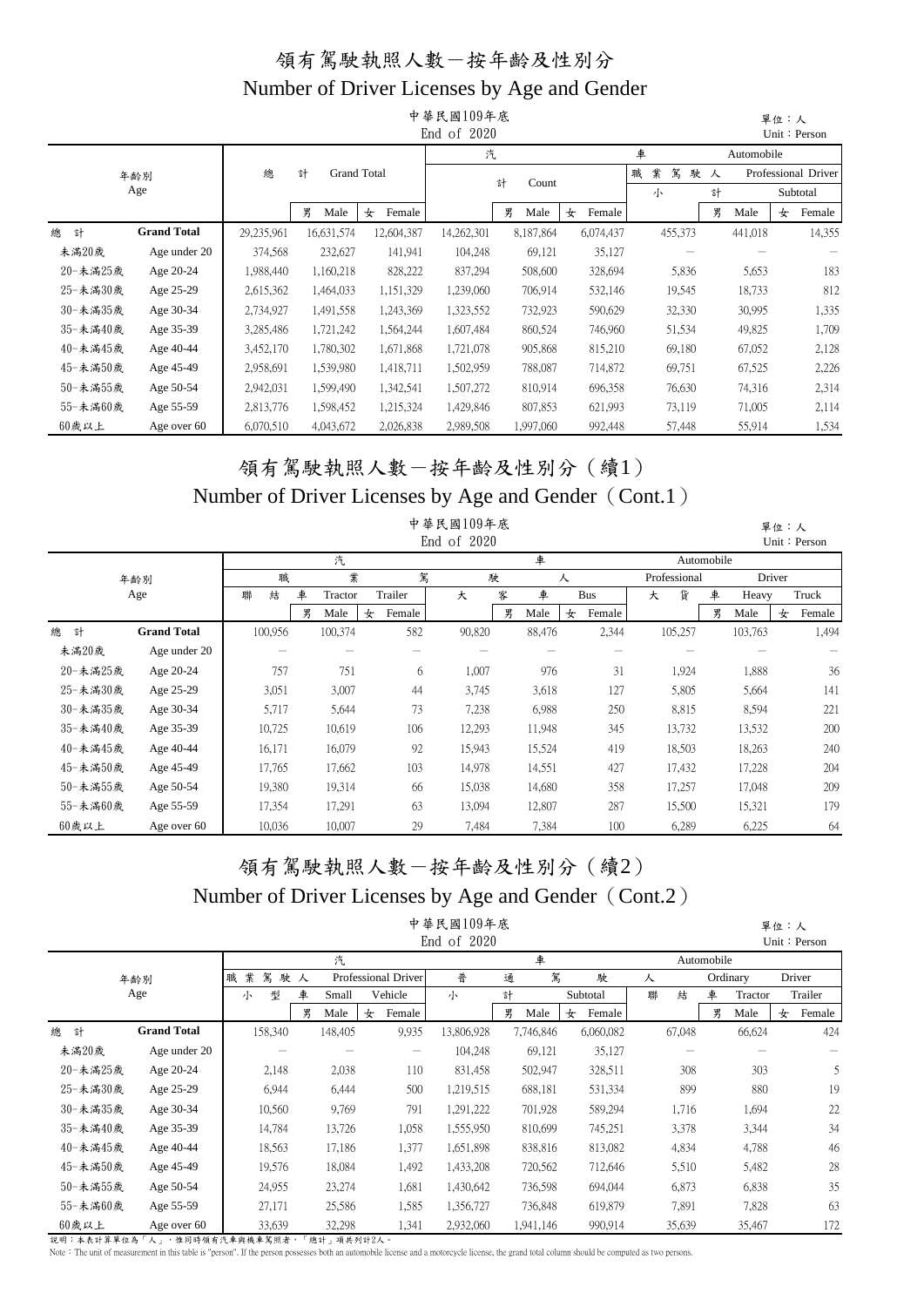## 領有駕駛執照人數-按年齡及性別分(續3) Number of Driver Licenses by Age and Gender (Cont.3)

|          |                    |         |           |                          |         | 中華民國109年底<br>End of $2020$ |             |            |            |             |            | 單位:人<br>Unit: Person |             |
|----------|--------------------|---------|-----------|--------------------------|---------|----------------------------|-------------|------------|------------|-------------|------------|----------------------|-------------|
|          |                    |         | 汽         |                          |         | 車                          |             |            | Automobile |             | 機          | 車                    | Motorcycle  |
|          | 年齢別                | 普       |           | 通                        | 駕       | 駛                          | 人           | Ordinary   |            | Driver      |            |                      |             |
|          | Age                | 大       | 車<br>客    | <b>Bus</b>               | 貨<br>大  | 車<br>Heavy                 | Truck       | 型<br>小     | 車<br>Small | Vehicle     |            | 計<br>Count           |             |
|          |                    |         | 男<br>Male | 女<br>Female              |         | 男<br>Male                  | 女<br>Female |            | 男<br>Male  | 女<br>Female |            | 男<br>Male            | 女<br>Female |
| 總<br>計   | <b>Grand Total</b> | 154,636 | 151,140   | 3,496                    | 564,206 | 554,853                    | 9,353       | 13,021,038 | 6,974,229  | 6,046,809   | 14,973,660 | 8,443,710            | 6,529,950   |
| 未満20歲    | Age under 20       | 7       | 7         | $\overline{\phantom{m}}$ | 421     | 416                        | 5           | 103,820    | 68,698     | 35,122      | 270,320    | 163,506              | 106,814     |
| 20-未滿25歲 | Age 20-24          | 2,317   | 2,233     | 84                       | 6,941   | 6,719                      | 222         | 821,892    | 493,692    | 328,200     | 1,151,146  | 651,618              | 499,528     |
| 25-未満30歲 | Age 25-29          | 6,307   | 6,063     | 244                      | 15,687  | 15,096                     | 591         | 1,196,622  | 666,142    | 530,480     | 1,376,302  | 757,119              | 619,183     |
| 30-未滿35歲 | Age 30-34          | 9,900   | 9,499     | 401                      | 25,211  | 24,398                     | 813         | 1,254,395  | 666,337    | 588,058     | 1,411,375  | 758,635              | 652,740     |
| 35-未滿40歲 | Age 35-39          | 14,564  | 14,043    | 521                      | 46,388  | 45,316                     | 1,072       | 1,491,620  | 747,996    | 743,624     | 1,678,002  | 860,718              | 817,284     |
| 40-未滿45歲 | Age 40-44          | 15,585  | 15,084    | 501                      | 67,984  | 66,878                     | 1,106       | 1,563,495  | 752,066    | 811,429     | 1,731,092  | 874,434              | 856,658     |
| 45-未満50歲 | Age 45-49          | 12,394  | 11,921    | 473                      | 66,814  | 65,871                     | 943         | 1,348,490  | 637,288    | 711,202     | 1,455,732  | 751,893              | 703,839     |
| 50-未滿55歲 | Age 50-54          | 11,570  | 11,232    | 338                      | 68,821  | 67,702                     | 1,119       | 1,343,378  | 650,826    | 692,552     | 1,434,759  | 788,576              | 646,183     |
| 55-未滿60歲 | Age 55-59          | 11,802  | 11,474    | 328                      | 76,503  | 75,270                     | 1,233       | 1,260,531  | 642,276    | 618,255     | 1,383,930  | 790,599              | 593,331     |
| 60歲以上    | Age over 60        | 70,190  | 69,584    | 606                      | 189,436 | 187,187                    | 2,249       | 2,636,795  | 1,648,908  | 987,887     | 3,081,002  | 2,046,612            | 1,034,390   |

## 領有駕駛執照人數-按年齡及性別分(續完) Number of Driver Licenses by Age and Gender (End)

中華民國109年底 End of 2020

 單位:人 Unit:Person

|          |                    |         |           |                                      | 機                  |                 | 車                    |                    |                 | Motorcycle           |                 |                 |                      |
|----------|--------------------|---------|-----------|--------------------------------------|--------------------|-----------------|----------------------|--------------------|-----------------|----------------------|-----------------|-----------------|----------------------|
|          | 年齢別<br>Age         | 型<br>大  | 重<br>퓇    | 車<br>機<br>Big-sized Heavy Motorcycle | 普<br>通<br>Ordinary | 重<br>型<br>Heavy | 車<br>機<br>Motorcycle | 普<br>通<br>Ordinary | 型<br>輕<br>Light | 車<br>機<br>Motorcycle | 型<br>小<br>Small | 輕<br>型<br>Light | 機<br>車<br>Motorcycle |
|          |                    |         | 男<br>Male | 女<br>Female                          |                    | 男<br>Male       | 女<br>Female          |                    | 男<br>Male       | 女<br>Female          |                 | 男<br>Male       | 女<br>Female          |
| 總<br>計   | <b>Grand Total</b> | 444,905 | 418,536   | 26,369                               | 13,775,138         | 7,963,266       | 5,811,872            | 753,615            | 61,906          | 691,709              | $\overline{2}$  | $\sqrt{2}$      |                      |
| 未満20歲    | Age under 20       |         |           |                                      | 270,296            | 163,500         | 106,796              | 24                 | 6               | 18                   |                 |                 |                      |
| 20-未滿25歲 | Age 20-24          | 33,832  | 30,825    | 3,007                                | 1,115,993          | 620,526         | 495,467              | 1,320              | 266             | 1,054                |                 |                 |                      |
| 25-未満30歲 | Age 25-29          | 50,942  | 46,083    | 4,859                                | 1,315,880          | 709,086         | 606,794              | 9,480              | 1,950           | 7,530                |                 |                 |                      |
| 30-未満35歲 | Age 30-34          | 57,659  | 52,941    | 4,718                                | 1,323,505          | 701,599         | 621,906              | 30,211             | 4,095           | 26,116               |                 |                 |                      |
| 35-未滿40歲 | Age 35-39          | 72,890  | 67,896    | 4,994                                | 1,526,626          | 785,375         | 741,251              | 78,486             | 7,447           | 71,039               |                 |                 |                      |
| 40-未滿45歲 | Age 40-44          | 71,409  | 67,156    | 4,253                                | 1,548,253          | 799,672         | 748,581              | 111,430            | 7,606           | 103,824              |                 |                 |                      |
| 45-未滿50歲 | Age 45-49          | 62,016  | 59,418    | 2,598                                | 1,294,166          | 686,880         | 607,286              | 99,550             | 5,595           | 93,955               |                 |                 |                      |
| 50-未満55歲 | Age 50-54          | 46,877  | 45,619    | 1,258                                | 1,281,706          | 736,497         | 545,209              | 106,176            | 6,460           | 99,716               |                 |                 |                      |
| 55-未満60歲 | Age 55-59          | 25,688  | 25,211    | 477                                  | 1,259,759          | 759,028         | 500,731              | 98,483             | 6,360           | 92,123               |                 |                 |                      |
| 60歲以上    | Age over 60        | 23,592  | 23,387    | 205                                  | 2,838,954          | 2,001,103       | 837,851              | 218,455            | 22,121          | 196,334              |                 |                 |                      |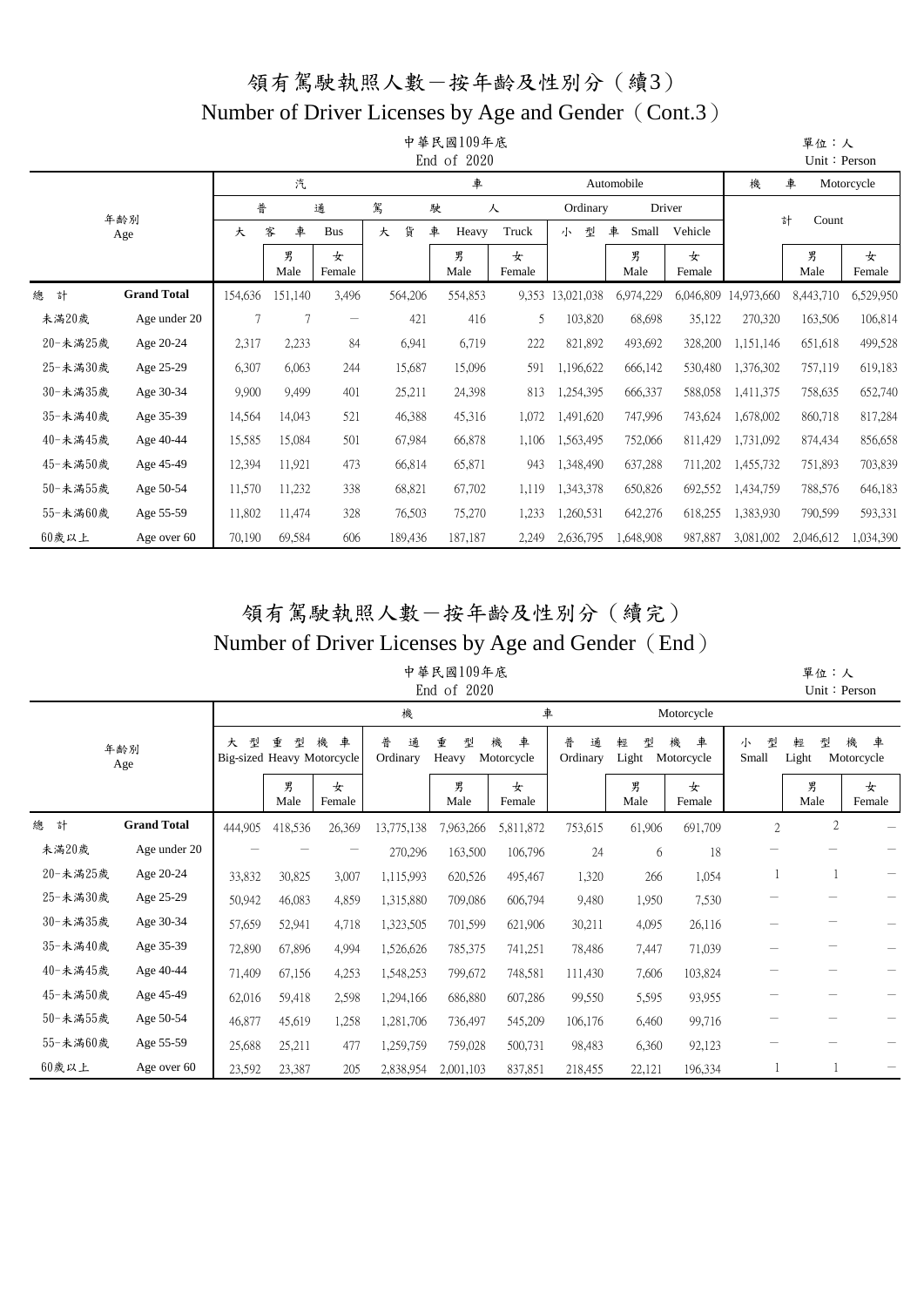|          |                    |            |            |                    | 中華民國108年底<br>End of 2019 |            |             |             |            |   | 單位:人<br>Unit: Person |
|----------|--------------------|------------|------------|--------------------|--------------------------|------------|-------------|-------------|------------|---|----------------------|
|          |                    |            |            |                    | 汽                        |            |             | 車           | Automobile |   |                      |
|          | 年齢別                | 總          | 計          | <b>Grand Total</b> |                          | 計<br>Count |             | 業<br>駕<br>職 | 駛人         |   | Professional Driver  |
|          | Age                |            |            |                    |                          |            |             | 小           | 計          |   | Subtotal             |
|          |                    |            | 男<br>Male  | Female<br>女        |                          | 男<br>Male  | Female<br>女 |             | 男<br>Male  | 女 | Female               |
| 總<br>計   | <b>Grand Total</b> | 28,893,552 | 16,507,956 | 12,385,596         | 14,071,166               | 8,114,629  | 5,956,537   | 455,937     | 442,249    |   | 13,688               |
| 未滿20歲    | Age 19 and under   | 415,264    | 261,241    | 154,023            | 115,188                  | 78,477     | 36,711      |             |            |   |                      |
| 20-未滿25歲 | Age 20-24          | 2,018,783  | 1,178,093  | 840,690            | 847,004                  | 515,727    | 331,277     | 5,787       | 5,619      |   | 168                  |
| 25-未滿30歲 | Age 25-29          | 2,634,303  | 1,476,622  | 1,157,681          | 1,243,528                | 711,759    | 531,769     | 19,662      | 18,877     |   | 785                  |
| 30-未滿35歲 | Age 30-34          | 2,742,431  | 1,484,753  | 1,257,678          | 1,326,085                | 730,824    | 595,261     | 33,052      | 31,824     |   | 1,228                |
| 35-未滿40歲 | Age 35-39          | 3,380,451  | 1,765,494  | 1,614,957          | 1,656,286                | 885,456    | 770,830     | 53,907      | 52,344     |   | 1,563                |
| 40-未滿45歲 | Age 40-44          | 3,360,202  | 1,734,624  | 1,625,578          | 1,682,125                | 884,915    | 797,210     | 68,302      | 66,339     |   | 1,963                |
| 45-未滿50歲 | Age 45-49          | 2,959,123  | 1,553,943  | 1,405,180          | 1,508,412                | 794,465    | 713,947     | 71,370      | 69,164     |   | 2,206                |
| 50-未滿55歲 | Age 50-54          | 2,921,224  | 1,605,681  | 1,315,543          | 1,495,441                | 812,489    | 682,952     | 76,038      | 73,816     |   | 2,222                |
| 55-未滿60歲 | Age 55-59          | 2,771,699  | 1,595,662  | 1,176,037          | 1,407,024                | 806,315    | 600,709     | 72,615      | 70,541     |   | 2,074                |
| 60歲以上    | Age over 60        | 5,690,072  | 3,851,843  | 1,838,229          | 2,790,073                | 1,894,202  | 895,871     | 55,204      | 53,725     |   | 1,479                |

#### 領有駕駛執照人數-按年齡及性別分(續1) Number of Driver Licenses by Age and Gender (Cont.1)

|          |                    |         |   |         |   |         | 中華民國108年底<br>End of 2019 |   |        |   |            |   |              |            |         |        | 單位:人<br>Unit: Person |
|----------|--------------------|---------|---|---------|---|---------|--------------------------|---|--------|---|------------|---|--------------|------------|---------|--------|----------------------|
|          |                    |         |   | 汽       |   |         |                          |   | 車      |   |            |   |              | Automobile |         |        |                      |
|          | 年齢別                | 職       |   | 業       |   | 駕       |                          | 駛 |        | 人 |            |   | Professional |            |         | Driver |                      |
|          | Age                | 結<br>聯  | 車 | Tractor |   | Trailer | 大                        | 客 | 車      |   | <b>Bus</b> | 大 | 貨            | 車          | Heavy   |        | Truck                |
|          |                    |         | 男 | Male    | 女 | Female  |                          | 男 | Male   | 女 | Female     |   |              | 男          | Male    | 女      | Female               |
| 總<br>計   | <b>Grand Total</b> | 101,368 |   | 100,826 |   | 542     | 90,832                   |   | 88,615 |   | 2,217      |   | 106,793      |            | 105,363 |        | 1,430                |
| 未滿20歲    | Age 19 and under   |         |   |         |   |         |                          |   |        |   |            |   |              |            |         |        |                      |
| 20-未滿25歲 | Age 20-24          | 700     |   | 693     |   | 7       | 991                      |   | 959    |   | 32         |   | 1,917        |            | 1,880   |        | 37                   |
| 25-未滿30歲 | Age 25-29          | 2,814   |   | 2,770   |   | 44      | 3,861                    |   | 3,749  |   | 112        |   | 5,878        |            | 5,734   |        | 144                  |
| 30-未滿35歲 | Age 30-34          | 5,818   |   | 5,745   |   | 73      | 7,660                    |   | 7,424  |   | 236        |   | 9,108        |            | 8.915   |        | 193                  |
| 35-未滿40歲 | Age 35-39          | 11,485  |   | 11,390  |   | 95      | 13,097                   |   | 12,772 |   | 325        |   | 14,688       |            | 14,512  |        | 176                  |
| 40-未滿45歲 | Age 40-44          | 16,421  |   | 16,333  |   | 88      | 15,535                   |   | 15,136 |   | 399        |   | 18,648       |            | 18,422  |        | 226                  |
| 45-未滿50歲 | Age 45-49          | 18,561  |   | 18,477  |   | 84      | 15,084                   |   | 14,666 |   | 418        |   | 17,956       |            | 17,751  |        | 205                  |
| 50-未滿55歲 | Age 50-54          | 19,056  |   | 18,992  |   | 64      | 14,641                   |   | 14,311 |   | 330        |   | 17,188       |            | 16,971  |        | 217                  |
| 55-未滿60歲 | Age 55-59          | 17,339  |   | 17,281  |   | 58      | 12,928                   |   | 12,668 |   | 260        |   | 15,389       |            | 15,219  |        | 170                  |
| 60歲以上    | Age over 60        | 9,174   |   | 9,145   |   | 29      | 7,035                    |   | 6,930  |   | 105        |   | 6,021        |            | 5,959   |        | 62                   |

#### 領有駕駛執照人數-按年齡及性別分(續2) Number of Driver Licenses by Age and Gender (Cont.2) 中華民國108年底

|          |                    |             |            |       |                     | 中華民國108年底   |   |           |             |   |          |            |          |   | 單位:人         |
|----------|--------------------|-------------|------------|-------|---------------------|-------------|---|-----------|-------------|---|----------|------------|----------|---|--------------|
|          |                    |             |            |       |                     | End of 2019 |   |           |             |   |          |            |          |   | Unit: Persor |
|          |                    |             | 汽          |       |                     |             |   | 車         |             |   |          | Automobile |          |   |              |
|          | 年齡別                | 業<br>駕<br>職 | 駛人         |       | Professional Driver | 普           | 通 | 駕         | 駛           | 人 |          |            | Ordinary |   | Driver       |
|          | Age                | 型<br>小      | 車<br>Small |       | Vehicle             | 小           | 計 |           | Subtotal    | 聯 | 結        | 車          | Tractor  |   | Trailer      |
|          |                    |             | 男<br>Male  |       | Female<br>女         |             | 男 | Male      | Female<br>女 |   |          | 男          | Male     | 女 | Female       |
| 總<br>計   | <b>Grand Total</b> | 156,944     | 147,445    |       | 9,499               | 13,615,229  |   | 7,672,380 | 5,942,849   |   | 64,340   |            | 63,948   |   | 392          |
| 未滿20歲    | Age 19 and under   |             |            |       |                     | 115,188     |   | 78,477    | 36,711      |   | $\theta$ |            | $\theta$ |   |              |
| 20-未滿25歲 | Age 20-24          | 2,179       |            | 2,087 | 92                  | 841,217     |   | 510,108   | 331,109     |   | 279      |            | 277      |   | 2            |
| 25-未満30歲 | Age 25-29          | 7,109       |            | 6,624 | 485                 | 1,223,866   |   | 692,882   | 530,984     |   | 865      |            | 844      |   | 21           |
| 30-未満35歲 | Age 30-34          | 10,466      |            | 9,740 | 726                 | 1,293,033   |   | 699,000   | 594,033     |   | 1,741    |            | 1,725    |   | 16           |
| 35-未滿40歲 | Age 35-39          | 14,637      | 13,670     |       | 967                 | 1,602,379   |   | 833,112   | 769,267     |   | 3,522    |            | 3,491    |   | 31           |
| 40-未滿45歲 | Age 40-44          | 17,698      | 16,448     |       | 1,250               | 1,613,823   |   | 818,576   | 795,247     |   | 4,712    |            | 4,672    |   | 40           |
| 45-未滿50歲 | Age 45-49          | 19,769      | 18,270     |       | 1,499               | 1,437,042   |   | 725,301   | 711,741     |   | 5,673    |            | 5,643    |   | 30           |
| 50-未滿55歲 | Age 50-54          | 25,153      | 23,542     |       | 1,611               | 1,419,403   |   | 738,673   | 680,730     |   | 6,825    |            | 6,788    |   | 37           |
| 55-未滿60歲 | Age 55-59          | 26,959      | 25,373     |       | 1.586               | 1,334,409   |   | 735,774   | 598,635     |   | 7.918    |            | 7,857    |   | 61           |
| 60歲以上    | Age over 60        | 32,974      | 31,691     |       | 1,283               | 2,734,869   |   | 1,840,477 | 894,392     |   | 32,805   |            | 32,651   |   | 154          |

說明:本表計算單位為「人」,惟同時領有汽車與機車駕照者,「總計」項共列計2人。

Note: The unit of measurement in this table is "person". If the person possesses both an automobile license and a motorcycle license, the grand total column should be computed as two persons.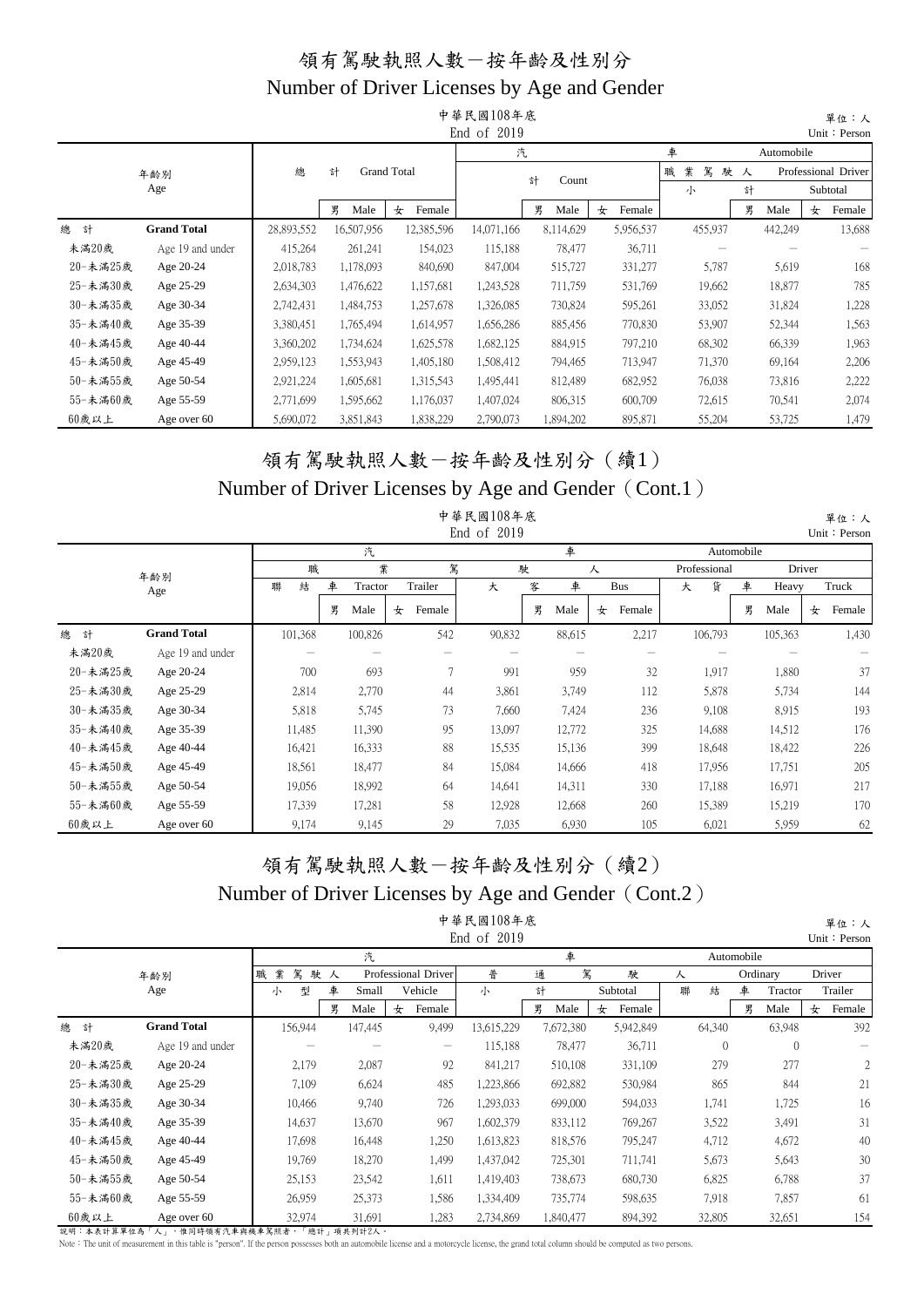#### Number of Driver Licenses by Age and Gender (Cont.3)

|          |                    |         |           |             |         | 中華民國108年底<br>End of 2019 |             |             |            |             |            |           | 單位:人<br>Unit: Person |
|----------|--------------------|---------|-----------|-------------|---------|--------------------------|-------------|-------------|------------|-------------|------------|-----------|----------------------|
|          |                    |         | 汽         |             |         | 車                        |             |             | Automobile |             | 機<br>車     |           | Motorcycle           |
|          | 年齢別                | 普       |           | 通           | 駕       | 駛                        | 人           | Ordinary    | Driver     |             | 計          | Count     |                      |
|          | Age                | 大       | 車<br>客    | <b>Bus</b>  | 貨<br>大  | 車<br>Heavy               | Truck       | 型<br>車<br>小 | Small      | Vehicle     |            |           |                      |
|          |                    |         | 男<br>Male | 女<br>Female |         | 男<br>Male                | 女<br>Female |             | 男<br>Male  | 女<br>Female |            | 男<br>Male | 女<br>Female          |
| 總<br>計   | <b>Grand Total</b> | 150,328 | 147,195   | 3,133       | 560,841 | 551,874                  | 8,967       | 12,839,720  | 6,909,363  | 5,930,357   | 14,822,386 | 8,393,327 | 6,429,059            |
| 未滿20歲    | Age 19 and under   | 8       | 7         |             | 460     | 454                      | 6           | 114,720     | 78,016     | 36,704      | 300,076    | 182,764   | 117,312              |
| 20-未滿25歲 | Age 20-24          | 2,200   | 2,133     | 67          | 6,823   | 6,601                    | 222         | 831,915     | 501,097    | 330,818     | 1,171,779  | 662,366   | 509,413              |
| 25-未滿30歲 | Age 25-29          | 6,116   | 5,910     | 206         | 16,124  | 15,524                   | 600         | 1,200,761   | 670,604    | 530,157     | 1,390,775  | 764,863   | 625,912              |
| 30-未滿35歲 | Age 30-34          | 9,899   | 9,524     | 375         | 26,888  | 26,110                   | 778         | 1,254,505   | 661,641    | 592,864     | 1,416,346  | 753,929   | 662,417              |
| 35-未滿40歲 | Age 35-39          | 14,725  | 14,257    | 468         | 50,893  | 49,860                   | 1,033       | 1,533,239   | 765,504    | 767,735     | 1,724,165  | 880,038   | 844,127              |
| 40-未滿45歲 | Age 40-44          | 14,317  | 13,870    | 447         | 68,590  | 67,578                   | 1,012       | 1,526,204   | 732,456    | 793,748     | 1,678,077  | 849,709   | 828,368              |
| 45-未滿50歲 | Age 45-49          | 11,814  | 11,380    | 434         | 68,017  | 67,048                   | 969         | 1,351,538   | 641,230    | 710,308     | 1,450,711  | 759,478   | 691,233              |
| 50-未滿55歲 | Age 50-54          | 11,130  | 10,823    | 307         | 68,308  | 67,176                   | 1,132       | 1,333,140   | 653,886    | 679,254     | 1,425,783  | 793,192   | 632,591              |
| 55-未滿60歲 | Age 55-59          | 11,894  | 11,580    | 314         | 79,060  | 77,843                   | 1,217       | 1,235,537   | 638,494    | 597,043     | 1,364,675  | 789,347   | 575,328              |
| 60歲以上    | Age over 60        | 68,225  | 67,711    | 514         | 175,678 | 173,680                  | 1,998       | 2,458,161   | 1,566,435  | 891,726     | 2,899,999  | 1,957,641 | 942,358              |

#### 領有駕駛執照人數-按年齡及性別分(續完) Number of Driver Licenses by Age and Gender (End)

單位:人

中華民國108年底 End of 2019

|          |                    |              |                                      |              |                    | End of 2019     |                      |                    |                 |                      |                 |                 | Unit: Person         |
|----------|--------------------|--------------|--------------------------------------|--------------|--------------------|-----------------|----------------------|--------------------|-----------------|----------------------|-----------------|-----------------|----------------------|
|          |                    |              |                                      |              | 機                  |                 |                      | 車                  |                 | Motorcycle           |                 |                 |                      |
|          | 年齢別<br>Age         | 型<br>大       | 重<br>型<br>Big-sized Heavy Motorcycle | 機<br>車       | 普<br>通<br>Ordinary | 重<br>型<br>Heavy | 機<br>車<br>Motorcycle | 普<br>通<br>Ordinary | 輕<br>型<br>Light | 機<br>車<br>Motorcycle | 型<br>小<br>Small | 型<br>輕<br>Light | 機<br>車<br>Motorcycle |
|          |                    |              | 男<br>Male                            | 女<br>Female  |                    | 男<br>Male       | 女<br>Female          |                    | 男<br>Male       | 女<br>Female          |                 | 男<br>Male       | 女<br>Female          |
| 總<br>計   | <b>Grand Total</b> | 399,304      | 377,494                              | 21,810       | 13,652,829         | 7,951,577       | 5,701,252            | 770,251            | 64,254          | 705,997              | $\overline{2}$  | 2               |                      |
| 未滿20歲    | Age 19 and under   | $\mathbf{0}$ | $\mathbf{0}$                         | $\mathbf{0}$ | 300,058            | 182,760         | 117,298              | 18                 | 4               | 14                   | $\theta$        | $\theta$        |                      |
| 20-未滿25歲 | Age 20-24          | 27,200       | 25,060                               | 2,140        | 1,141,961          | 636,743         | 505,218              | 2,617              | 562             | 2,055                |                 |                 |                      |
| 25-未滿30歲 | Age 25-29          | 45,951       | 41,836                               | 4,115        | 1,332,306          | 720,581         | 611,725              | 12,518             | 2,446           | 10,072               |                 |                 |                      |
| 30-未滿35歲 | Age 30-34          | 54,588       | 50,587                               | 4,001        | 1,321,630          | 698,346         | 623,284              | 40,128             | 4,996           | 35,132               |                 |                 |                      |
| 35-未滿40歲 | Age 35-39          | 69,222       | 64,747                               | 4,475        | 1,567,140          | 807,551         | 759,589              | 87,803             | 7,740           | 80,063               |                 |                 |                      |
| 40-未滿45歲 | Age 40-44          | 65,285       | 61,762                               | 3,523        | 1,497,311          | 780,383         | 716,928              | 115,481            | 7,564           | 107,917              |                 |                 |                      |
| 45-未滿50歲 | Age 45-49          | 56,387       | 54,289                               | 2,098        | 1,294,392          | 699,728         | 594,664              | 99,932             | 5,461           | 94,471               |                 |                 |                      |
| 50-未滿55歲 | Age 50-54          | 39,477       | 38,546                               | 931          | 1,277,457          | 747,857         | 529,600              | 108,849            | 6,789           | 102,060              |                 |                 |                      |
| 55-未滿60歲 | Age 55-59          | 21,681       | 21,303                               | 378          | 1,247,105          | 761,886         | 485,219              | 95,889             | 6,158           | 89,731               |                 |                 |                      |
| $60$ 歲以上 | Age over 60        | 19.513       | 19,364                               | 149          | 2,673,469          | 1,915,742       | 757,727              | 207,016            | 22,534          | 184,482              |                 |                 |                      |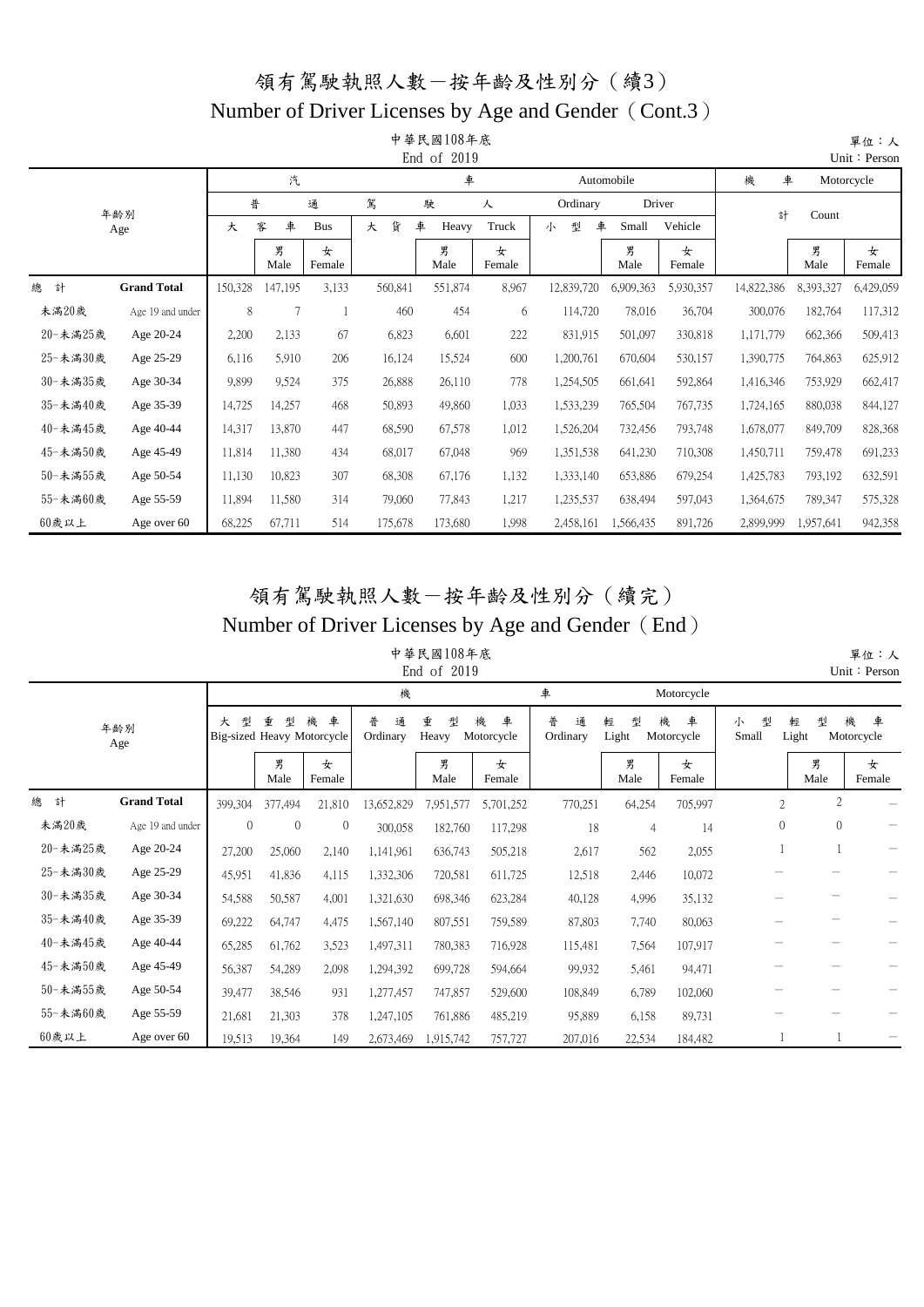|          |                    |            |            |                    | 中華民國107年底   |            |             |        |         |        |         |   | 單位:人                |
|----------|--------------------|------------|------------|--------------------|-------------|------------|-------------|--------|---------|--------|---------|---|---------------------|
|          |                    |            |            |                    | End of 2018 |            |             |        |         |        |         |   | Unit: Person        |
|          |                    |            |            |                    | 汽           |            |             | 車      |         |        |         |   | Automobile          |
|          | 年齢別                | 總          | 計          | <b>Grand Total</b> |             | 計<br>Count |             | 業<br>職 | 駕       | 駛<br>人 |         |   | Professional Driver |
|          | Age                |            |            |                    |             |            |             | 小      |         | 計      |         |   | Subtotal            |
|          |                    |            | 男<br>Male  | 女<br>Female        |             | 男<br>Male  | 女<br>Female |        |         | 男      | Male    | 女 | Female              |
| 總<br>計   | <b>Grand Total</b> | 28,673,892 | 16,485,380 | 12,188,512         | 13,910,465  | 8,057,220  | 5,853,245   |        | 458,252 |        | 445,159 |   | 13,093              |
| 未滿20歲    | Age 19 and under   | 419,680    | 265,435    | 154,245            | 113,619     | 77,744     | 35,875      |        |         |        |         |   |                     |
| 20-未滿25歲 | Age 20-24          | 2,096,457  | 1,218,726  | 877,731            | 876,935     | 531,912    | 345,023     |        | 5,707   |        | 5,558   |   | 149                 |
| 25-未滿30歲 | Age 25-29          | 2,620,789  | 1,467,240  | 1,153,549          | 1,234,352   | 706,184    | 528,168     |        | 19,699  |        | 18,942  |   | 757                 |
| 30-未満35歲 | Age 30-34          | 2,839,336  | 1,527,952  | 1,311,384          | 1,371,888   | 753,767    | 618,121     |        | 34,421  |        | 33,301  |   | 1,120               |
| 35-未滿40歲 | Age 35-39          | 3,449,352  | 1,798,802  | 1,650,550          | 1,694,908   | 905,087    | 789,821     |        | 56,041  |        | 54,596  |   | 1,445               |
| 40-未滿45歲 | Age 40-44          | 3,242,496  | 1,676,786  | 1,565,710          | 1,629,827   | 857,181    | 772,646     |        | 66,776  |        | 64,928  |   | 1,848               |
| 45-未滿50歲 | Age 45-49          | 2,971,900  | 1,577,644  | 1,394,256          | 1,519,671   | 805,316    | 714,355     |        | 73,145  |        | 71,007  |   | 2,138               |
| 50-未滿55歲 | Age 50-54          | 2,907,498  | 1,615,688  | 1,291,810          | 1,486,868   | 816,990    | 669,878     |        | 76,370  |        | 74,197  |   | 2,173               |
| 55-未滿60歲 | Age 55-59          | 2,712,774  | 1,583,400  | 1,129,374          | 1,376,303   | 799,949    | 576,354     |        | 72,882  |        | 70,770  |   | 2,112               |
| 60歲以上    | Age over 60        | 5,413,610  | 3,753,707  | 1,659,903          | 2,606,094   | 1,803,090  | 803,004     |        | 53,211  |        | 51,860  |   | 1,351               |

#### 領有駕駛執照人數-按年齡及性別分(續1) Number of Driver Licenses by Age and Gender (Cont.1)

|          |                    |         |   |         |             |     | 中華民國107年底<br>End of 2018 |   |        |             |              |            |         |        | 單位:人<br>Unit: Person |
|----------|--------------------|---------|---|---------|-------------|-----|--------------------------|---|--------|-------------|--------------|------------|---------|--------|----------------------|
|          |                    |         |   | 汽       |             |     |                          |   | 車      |             |              | Automobile |         |        |                      |
|          | 年齢別                | 職       |   | 業       |             | 駕   |                          | 駛 |        | 人           | Professional |            |         | Driver |                      |
|          | Age                | 結<br>聯  | 車 | Tractor | Trailer     |     | 大                        | 客 | 車      | Bus         | 貨<br>大       | 車          | Heavy   |        | Truck                |
|          |                    |         | 男 | Male    | Female<br>女 |     |                          | 男 | Male   | Female<br>女 |              | 男          | Male    | 女      | Female               |
| 總<br>計   | <b>Grand Total</b> | 103,232 |   | 102,735 |             | 497 | 91,352                   |   | 89,221 | 2,131       | 109,448      |            | 108,077 |        | 1,371                |
| 未滿20歲    | Age 19 and under   |         |   |         |             |     |                          |   |        |             |              |            |         |        |                      |
| 20-未滿25歲 | Age 20-24          | 649     |   | 643     |             | 6   | 950                      |   | 930    | 20          | 1,896        |            | 1,870   |        | 26                   |
| 25-未滿30歲 | Age 25-29          | 2,757   |   | 2,722   |             | 35  | 4,039                    |   | 3,931  | 108         | 6,005        |            | 5,866   |        | 139                  |
| 30-未滿35歲 | Age 30-34          | 6,336   |   | 6,266   |             | 70  | 8,198                    |   | 7,950  | 248         | 9,879        |            | 9,706   |        | 173                  |
| 35-未滿40歲 | Age 35-39          | 12,330  |   | 12,257  |             | 73  | 13,735                   |   | 13,430 | 305         | 15,645       |            | 15,476  |        | 169                  |
| 40-未滿45歲 | Age 40-44          | 16,635  |   | 16,545  |             | 90  | 14,913                   |   | 14,518 | 395         | 18,642       |            | 18,441  |        | 201                  |
| 45-未滿50歲 | Age 45-49          | 19,306  |   | 19,229  |             | 77  | 15,199                   |   | 14,813 | 386         | 18,612       |            | 18,385  |        | 227                  |
| 50-未滿55歲 | Age 50-54          | 19,157  |   | 19,092  |             | 65  | 14,398                   |   | 14,074 | 324         | 17,438       |            | 17,238  |        | 200                  |
| 55-未滿60歲 | Age 55-59          | 17,504  |   | 17,451  |             | 53  | 12,922                   |   | 12,666 | 256         | 15,577       |            | 15,390  |        | 187                  |
| 60歲以上    | Age over 60        | 8,558   |   | 8,530   |             | 28  | 6,998                    |   | 6,909  | 89          | 5,754        |            | 5,705   |        | 49                   |

#### 領有駕駛執照人數-按年齡及性別分(續2) Number of Driver Licenses by Age and Gender (Cont.2) 中華民國107年底

|          |                    |             |    |         |   |                                       | 中華民國107年底   |   |           |             |   |          |            |              |   | 單位:人         |
|----------|--------------------|-------------|----|---------|---|---------------------------------------|-------------|---|-----------|-------------|---|----------|------------|--------------|---|--------------|
|          |                    |             |    |         |   |                                       | End of 2018 |   |           |             |   |          |            |              |   | Unit: Persor |
|          |                    |             |    | 汽       |   |                                       |             |   | 車         |             |   |          | Automobile |              |   |              |
|          | 年齢別                | 駕<br>業<br>職 | 駛人 |         |   | Professional Driver                   | 普           | 通 | 駕         | 駛           | 人 |          |            | Ordinary     |   | Driver       |
|          | Age                | 型<br>小      | 車  | Small   |   | Vehicle                               | 小           | 計 |           | Subtotal    | 聯 | 結        | 車          | Tractor      |   | Trailer      |
|          |                    |             | 男  | Male    | 女 | Female                                |             | 男 | Male      | Female<br>女 |   |          | 男          | Male         | 女 | Female       |
| 總<br>計   | <b>Grand Total</b> | 154,220     |    | 145,126 |   | 9,094                                 | 13,452,213  |   | 7,612,061 | 5,840,152   |   | 61,156   |            | 60,778       |   | 378          |
| 未滿20歲    | Age 19 and under   |             |    |         |   | $\hspace{1.0cm} \rule{1.5cm}{0.15cm}$ | 113,619     |   | 77,744    | 35,875      |   | $\theta$ |            | $\mathbf{0}$ |   |              |
| 20-未滿25歲 | Age 20-24          | 2,212       |    | 2,115   |   | 97                                    | 871,228     |   | 526,354   | 344,874     |   | 304      |            | 300          |   | 4            |
| 25-未滿30歲 | Age 25-29          | 6,898       |    | 6,423   |   | 475                                   | 1,214,653   |   | 687,242   | 527,411     |   | 841      |            | 818          |   | 23           |
| 30-未満35歲 | Age 30-34          | 10,008      |    | 9,379   |   | 629                                   | 1,337,467   |   | 720,466   | 617,001     |   | 1,928    |            | 1,909        |   | 19           |
| 35-未滿40歲 | Age 35-39          | 14,331      |    | 13,433  |   | 898                                   | 1,638,867   |   | 850,491   | 788,376     |   | 3,584    |            | 3,551        |   | 33           |
| 40-未滿45歲 | Age 40-44          | 16,586      |    | 15,424  |   | 1,162                                 | 1,563,051   |   | 792,253   | 770,798     |   | 4,553    |            | 4,517        |   | 36           |
| 45-未滿50歲 | Age 45-49          | 20,028      |    | 18,580  |   | 1,448                                 | 1,446,526   |   | 734,309   | 712,217     |   | 5,867    |            | 5,842        |   | 25           |
| 50-未滿55歲 | Age 50-54          | 25,377      |    | 23,793  |   | 1,584                                 | 1,410,498   |   | 742,793   | 667,705     |   | 6,756    |            | 6,718        |   | 38           |
| 55-未滿60歲 | Age 55-59          | 26,879      |    | 25,263  |   | 1,616                                 | 1,303,421   |   | 729,179   | 574,242     |   | 7,708    |            | 7,648        |   | 60           |
| 60歲以上    | Age over 60        | 31,901      |    | 30,716  |   | 1,185                                 | 2,552,883   |   | 1,751,230 | 801,653     |   | 29,615   |            | 29,475       |   | 140          |

說明:本表計算單位為「人」,惟同時領有汽車與機車駕照者,「總計」項共列計2人。

Note: The unit of measurement in this table is "person". If the person possesses both an automobile license and a motorcycle license, the grand total column should be computed as two persons.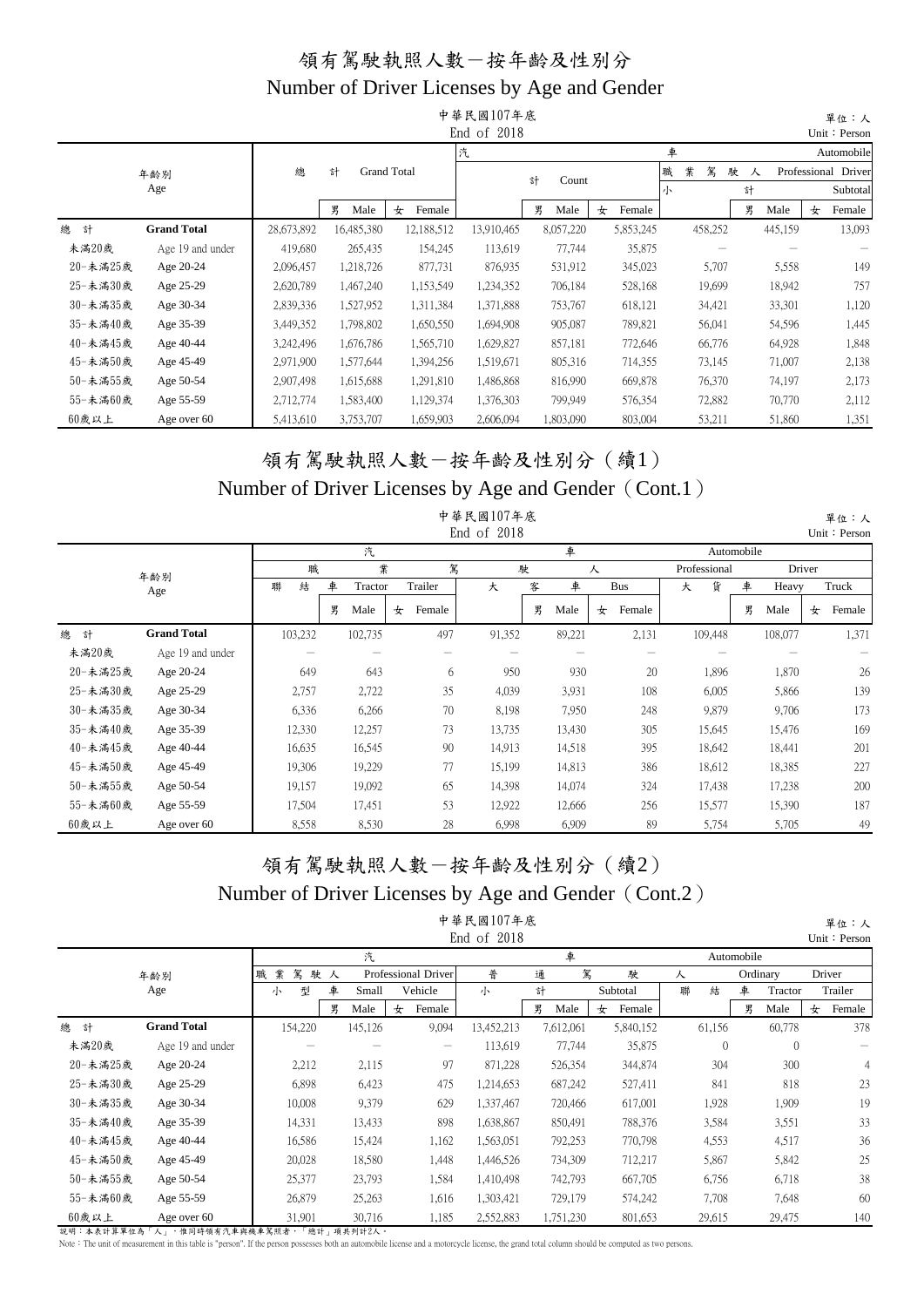#### Number of Driver Licenses by Age and Gender (Cont.3)

|          |                    |         |           |                   |         | 中華民國107年底<br>End of 2018 |              |            |           |             |            |           | 單位:人<br>Unit: Person |
|----------|--------------------|---------|-----------|-------------------|---------|--------------------------|--------------|------------|-----------|-------------|------------|-----------|----------------------|
|          |                    | 汽       |           |                   |         | 車                        |              |            |           | Automobile  | 機<br>車     |           | Motorcycle           |
|          | 年齢別                | 普       | 通         |                   | 駕       | 駛                        | 人            |            | Ordinary  | Driver      | 計          | Count     |                      |
|          | Age                | 客<br>大  | 車         | <b>Bus</b>        | 貨<br>大  | 車<br>Heavy               | Truck小       | 型<br>車     | Small     | Vehicle     |            |           |                      |
|          |                    |         | 男<br>Male | 女<br>Female       |         | 男<br>Male                | 女<br>Female  |            | 男<br>Male | 女<br>Female |            | 男<br>Male | 女<br>Female          |
| 總<br>計   | <b>Grand Total</b> | 146,716 | 143,877   | 2,839             | 558,970 | 550,336                  | 8,634        | 12,685,371 | 6,857,070 | 5,828,301   | 14,763,427 | 8,428,160 | 6,335,267            |
| 未滿20歲    | Age 19 and under   | $\tau$  | 7         | $\qquad \qquad -$ | 408     | 406                      | $\mathbf{2}$ | 113,204    | 77,331    | 35,873      | 306,061    | 187,691   | 118,370              |
| 20-未滿25歲 | Age 20-24          | 2,102   | 2,038     | 64                | 6,940   | 6,715                    | 225          | 861,882    | 517,301   | 344,581     | 1,219,522  | 686,814   | 532,708              |
| 25-未滿30歲 | Age 25-29          | 6,069   | 5,868     | 201               | 16,517  | 15,948                   | 569          | 1,191,226  | 664,608   | 526,618     | 1,386,437  | 761,056   | 625,381              |
| 30-未滿35歲 | Age 30-34          | 9,918   | 9,576     | 342               | 29,774  | 28,951                   | 823          | 1,295,847  | 680,030   | 615,817     | 1,467,448  | 774,185   | 693,263              |
| 35-未滿40歲 | Age 35-39          | 14,681  | 14,259    | 422               | 56,026  | 55,037                   | 989          | 1,564,576  | 777,644   | 786,932     | 1,754,444  | 893,715   | 860,729              |
| 40-未滿45歲 | Age 40-44          | 12,851  | 12,432    | 419               | 67,958  | 66,991                   | 967          | 1,477,689  | 708,313   | 769,376     | 1,612,669  | 819,605   | 793,064              |
| 45-未滿50歲 | Age 45-49          | 11,473  | 11,098    | 375               | 68,825  | 67,862                   | 963          | 1,360,361  | 649,507   | 710,854     | 1,452,229  | 772,328   | 679,901              |
| 50-未滿55歲 | Age 50-54          | 10,580  | 10,285    | 295               | 69,790  | 68,636                   | 1,154        | 1,323,372  | 657,154   | 666,218     | 1,420,630  | 798,698   | 621,932              |
| 55-未滿60歲 | Age 55-59          | 11,834  | 11,565    | 269               | 79,290  | 78,107                   | 1,183        | 1,204,589  | 631,859   | 572,730     | 1,336,471  | 783,451   | 553,020              |
| 60歲以上    | Age over 60        | 67,201  | 66,749    | 452               | 163,442 | 161,683                  | 1,759        | 2,292,625  | 1,493,323 | 799,302     | 2,807,516  | 1,950,617 | 856,899              |

#### 領有駕駛執照人數-按年齡及性別分(續完) Number of Driver Licenses by Age and Gender (End)

#### 中華民國107年底  $End of 2018$

|          |                    |          |           |                                      |                    | LIIU UI LUIO    |                      |                    |                 |                      |                 |                 | $OIII \cdot FCISOH$  |
|----------|--------------------|----------|-----------|--------------------------------------|--------------------|-----------------|----------------------|--------------------|-----------------|----------------------|-----------------|-----------------|----------------------|
|          |                    |          |           |                                      | 機                  |                 |                      | 車                  |                 | Motorcycle           |                 |                 |                      |
|          | 年齢別<br>Age         | 型<br>大   | 重<br>型    | 機<br>車<br>Big-sized Heavy Motorcycle | 普<br>通<br>Ordinary | 重<br>型<br>Heavy | 機<br>車<br>Motorcycle | 普<br>通<br>Ordinary | 輕<br>型<br>Light | 機<br>車<br>Motorcycle | 型<br>小<br>Small | 型<br>輕<br>Light | 機<br>車<br>Motorcycle |
|          |                    |          | 男<br>Male | 女<br>Female                          |                    | 男<br>Male       | 女<br>Female          |                    | 男<br>Male       | 女<br>Female          |                 | 男<br>Male       | 女<br>Female          |
| 總<br>計   | <b>Grand Total</b> | 368,025  | 348,961   | 19,064                               | 13,598,664         | 8,004,903       | 5,593,761            | 796,736            | 74,294          | 722,442              | $\overline{2}$  | $\overline{c}$  |                      |
| 未滿20歲    | Age 19 and under   | $\theta$ | $\theta$  | $\theta$                             | 306,041            | 187,681         | 118,360              | 20                 | 10              | 10                   | $\mathbf{0}$    | $\overline{0}$  |                      |
| 20-未滿25歲 | Age 20-24          | 24,869   | 22,891    | 1,978                                | 1,190,183          | 662,918         | 527,265              | 4,469              | 1,004           | 3,465                |                 |                 |                      |
| 25-未滿30歲 | Age 25-29          | 42,869   | 39,264    | 3,605                                | 1,327,506          | 718,903         | 608,603              | 16,062             | 2,889           | 13,173               |                 |                 |                      |
| 30-未滿35歲 | Age 30-34          | 54,735   | 51,039    | 3,696                                | 1,360,080          | 717,001         | 643,079              | 52,633             | 6,145           | 46,488               |                 |                 |                      |
| 35-未滿40歲 | Age 35-39          | 65,914   | 61,927    | 3,987                                | 1,591,128          | 823,887         | 767,241              | 97,402             | 7,901           | 89,501               |                 |                 |                      |
| 40-未滿45歲 | Age 40-44          | 60,292   | 57,330    | 2,962                                | 1,436,044          | 754,970         | 681,074              | 116,333            | 7,305           | 109,028              |                 |                 |                      |
| 45-未滿50歲 | Age 45-49          | 51,493   | 49,745    | 1,748                                | 1,298,369          | 716,975         | 581,394              | 102,367            | 5,608           | 96,759               |                 |                 |                      |
| 50-未滿55歲 | Age 50-54          | 33,261   | 32,584    | 677                                  | 1,276,984          | 759,168         | 517,816              | 110,385            | 6,946           | 103,439              |                 |                 |                      |
| 55-未滿60歲 | Age 55-59          | 18,349   | 18,053    | 296                                  | 1,225,424          | 759,424         | 466,000              | 92,698             | 5,974           | 86,724               |                 |                 |                      |
| 60歲以上    | Age over 60        | 16,243   | 16,128    | 115                                  | 2,586,905          | 1,903,976       | 682,929              | 204,367            | 30,512          | 173,855              |                 |                 |                      |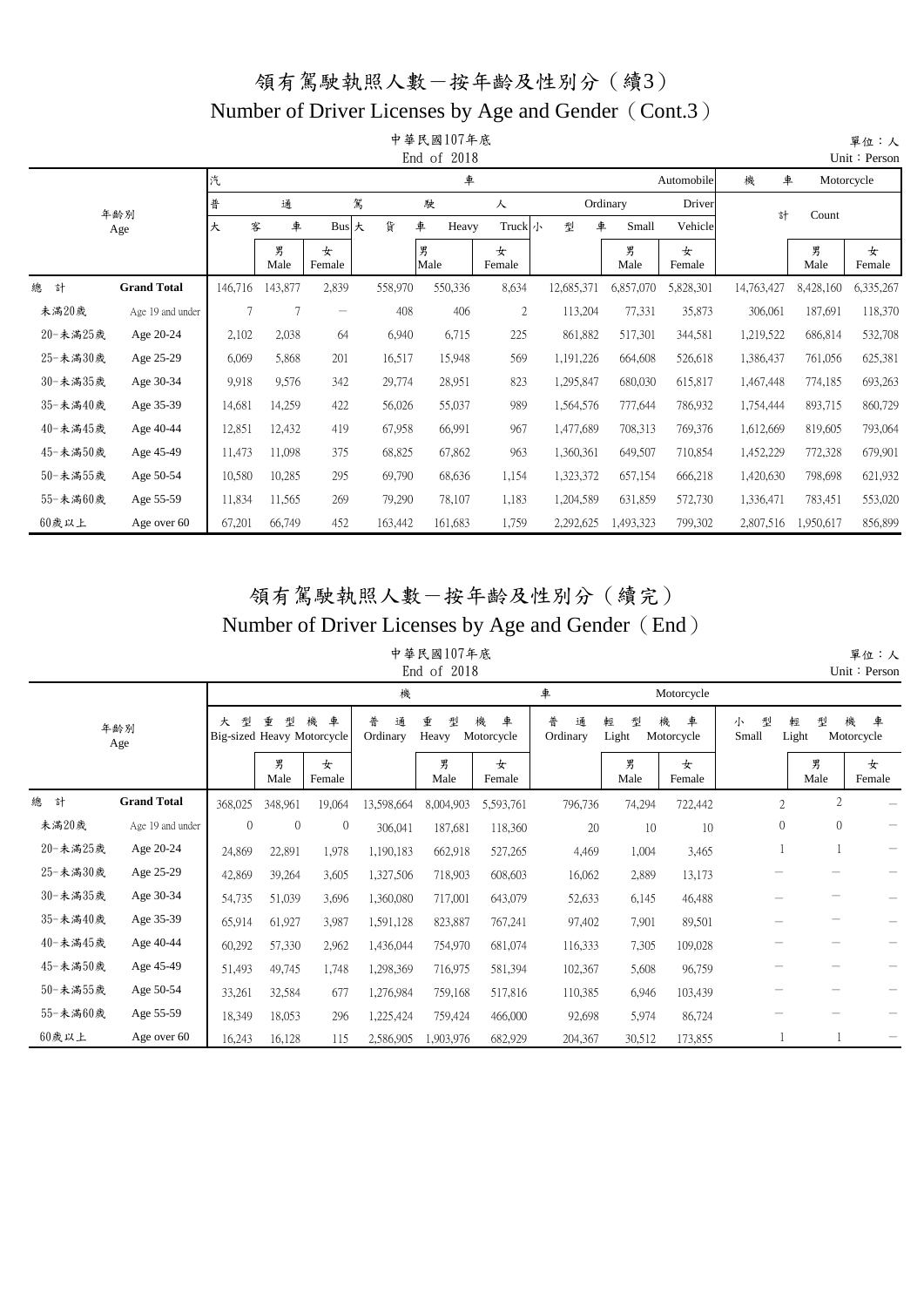|          |                    |            |            |                    | 中華民國106年底   |            |             |   |         |        |         |   | 單位:人                |
|----------|--------------------|------------|------------|--------------------|-------------|------------|-------------|---|---------|--------|---------|---|---------------------|
|          |                    |            |            |                    | End of 2017 |            |             |   |         |        |         |   | Unit: Person        |
|          |                    |            |            |                    | 汽           |            |             | 車 |         |        |         |   | Automobile          |
|          | 年齢別                | 總          | 計          | <b>Grand Total</b> |             | 計<br>Count |             | 職 | 業<br>駕  | 駛<br>人 |         |   | Professional Driver |
|          | Age                |            |            |                    |             |            |             | 小 |         | 計      |         |   | Subtotal            |
|          |                    |            | 男<br>Male  | 女<br>Female        |             | 男<br>Male  | Female<br>女 |   |         | 男      | Male    | 女 | Female              |
| 總<br>計   | <b>Grand Total</b> | 28,389,408 | 16,387,828 | 12,001,580         | 13,755,615  | 7,998,262  | 5,757,353   |   | 460,997 |        | 448,327 |   | 12,670              |
| 未滿20歲    | Age 19 and under   | 402,268    | 252,578    | 149,690            | 113,411     | 76,304     | 37,107      |   |         |        |         |   |                     |
| 20-未滿25歲 | Age 20-24          | 2,205,736  | 1,276,329  | 929,407            | 918,598     | 554,725    | 363,873     |   | 5,620   |        | 5,468   |   | 152                 |
| 25-未満30歲 | Age 25-29          | 2,655,988  | 1,485,099  | 1,170,889          | 1,249,134   | 714,938    | 534,196     |   | 20,169  |        | 19,492  |   | 677                 |
| 30-未満35歲 | Age 30-34          | 2,904,224  | 1,551,864  | 1,352,360          | 1,403,022   | 767,579    | 635,443     |   | 35,673  |        | 34,675  |   | 998                 |
| 35-未滿40歲 | Age 35-39          | 3,481,883  | 1,814,187  | 1,667,696          | 1,716,419   | 915,818    | 800,601     |   | 57,940  |        | 56,547  |   | 1,393               |
| 40-未滿45歲 | Age 40-44          | 3,145,212  | 1,633,023  | 1,512,189          | 1,586,751   | 835,694    | 751,057     |   | 66,074  |        | 64,290  |   | 1,784               |
| 45-未滿50歲 | Age 45-49          | 2,987,146  | 1,603,559  | 1,383,587          | 1,530,529   | 816,393    | 714,136     |   | 74,881  |        | 72,735  |   | 2,146               |
| 50-未滿55歲 | Age 50-54          | 2,903,883  | 1,631,105  | 1,272,778          | 1,482,495   | 824,228    | 658,267     |   | 77,765  |        | 75,568  |   | 2,197               |
| 55-未滿60歲 | Age 55-59          | 2,628,393  | 1,558,810  | 1,069,583          | 1,333,653   | 787,763    | 545,890     |   | 72,179  |        | 70,131  |   | 2,048               |
| 60歲以上    | Age over 60        | 5,074,675  | 3,581,274  | 1,493,401          | 2,421,603   | 1,704,820  | 716,783     |   | 50,696  |        | 49,421  |   | 1,275               |

#### 領有駕駛執照人數-按年齡及性別分(續1) Number of Driver Licenses by Age and Gender (Cont.1)

|          |                    |         |   |         |   |         | 中華民國106年底<br>End of 2017 |   |        |   |            |              |            |         |        | 單位:人<br>Unit: Person |
|----------|--------------------|---------|---|---------|---|---------|--------------------------|---|--------|---|------------|--------------|------------|---------|--------|----------------------|
|          |                    |         |   | 汽       |   |         |                          |   | 車      |   |            |              | Automobile |         |        |                      |
|          | 年齢別                | 職       |   | 業       |   | 駕       |                          | 駛 |        | 人 |            | Professional |            |         | Driver |                      |
|          | Age                | 結<br>聯  | 車 | Tractor |   | Trailer | 大                        | 客 | 車      |   | <b>Bus</b> | 貨<br>大       | 車          | Heavy   |        | Truck                |
|          |                    |         | 男 | Male    | 女 | Female  |                          | 男 | Male   | 女 | Female     |              | 男          | Male    | 女      | Female               |
| 總<br>計   | <b>Grand Total</b> | 105,658 |   | 105,196 |   | 462     | 92,349                   |   | 90,279 |   | 2,070      | 112,125      |            | 110,765 |        | 1,360                |
| 未滿20歲    | Age 19 and under   |         |   |         |   |         |                          |   |        |   |            |              |            |         |        |                      |
| 20-未滿25歲 | Age 20-24          | 601     |   | 597     |   | 4       | 968                      |   | 947    |   | 21         | 1,920        |            | 1,892   |        | 28                   |
| 25-未滿30歲 | Age 25-29          | 2,919   |   | 2,890   |   | 29      | 4,477                    |   | 4,356  |   | 121        | 6,272        |            | 6,138   |        | 134                  |
| 30-未滿35歲 | Age 30-34          | 6,942   |   | 6,877   |   | 65      | 8,800                    |   | 8,566  |   | 234        | 10,579       |            | 10,423  |        | 156                  |
| 35-未滿40歲 | Age 35-39          | 13,221  |   | 13,157  |   | 64      | 14,070                   |   | 13,770 |   | 300        | 16,642       |            | 16,469  |        | 173                  |
| 40-未滿45歲 | Age 40-44          | 16,982  |   | 16,892  |   | 90      | 14,651                   |   | 14,274 |   | 377        | 18,693       |            | 18,492  |        | 201                  |
| 45-未滿50歲 | Age 45-49          | 20,124  |   | 20,057  |   | 67      | 15,182                   |   | 14,795 |   | 387        | 18,918       |            | 18,679  |        | 239                  |
| 50-未滿55歲 | Age 50-54          | 19,318  |   | 19,244  |   | 74      | 14,369                   |   | 14,046 |   | 323        | 18,044       |            | 17,842  |        | 202                  |
| 55-未滿60歲 | Age 55-59          | 17,366  |   | 17,326  |   | 40      | 12,824                   |   | 12,597 |   | 227        | 15,402       |            | 15,221  |        | 181                  |
| 60歲以上    | Age over 60        | 8,185   |   | 8,156   |   | 29      | 7,008                    |   | 6,928  |   | 80         | 5,655        |            | 5,609   |        | 46                   |

#### 領有駕駛執照人數-按年齡及性別分(續2) Number of Driver Licenses by Age and Gender (Cont.2) 中華民國106年底

|          |                    |             |           |       |                                       | $+$ $V$ $\sim$ $ 1$ $V$ $\sim$ $+$ $V$ $\sim$<br>End of 2017 |   |           |             |   |          |            |          |   | 平址・八<br>Unit: Persor |
|----------|--------------------|-------------|-----------|-------|---------------------------------------|--------------------------------------------------------------|---|-----------|-------------|---|----------|------------|----------|---|----------------------|
|          |                    |             |           | 汽     |                                       |                                                              |   | 車         |             |   |          | Automobile |          |   |                      |
|          | 年齢別                | 駕<br>職<br>業 | 駛人        |       | Professional Driver                   | 普                                                            | 通 | 駕         | 駛           | 人 |          |            | Ordinary |   | Driver               |
|          | Age                | 型<br>小      | 車         | Small | Vehicle                               | 小                                                            | 計 |           | Subtotal    | 聯 | 結        | 車          | Tractor  |   | Trailer              |
|          |                    |             | 男<br>Male | 女     | Female                                |                                                              | 男 | Male      | Female<br>女 |   |          | 男          | Male     | 女 | Female               |
| 總<br>計   | <b>Grand Total</b> | 150,865     | 142,087   |       | 8,778                                 | 13,294,618                                                   |   | 7,549,935 | 5,744,683   |   | 57,853   |            | 57,515   |   | 338                  |
| 未滿20歲    | Age 19 and under   |             |           |       | $\hspace{1.0cm} \rule{1.5cm}{0.15cm}$ | 113,411                                                      |   | 76,304    | 37,107      |   | $\theta$ |            | $\theta$ |   |                      |
| 20-未滿25歲 | Age 20-24          | 2,131       |           | 2,032 | 99                                    | 912,978                                                      |   | 549,257   | 363,721     |   | 291      |            | 287      |   |                      |
| 25-未満30歲 | Age 25-29          | 6,501       |           | 6,108 | 393                                   | 1,228,965                                                    |   | 695,446   | 533,519     |   | 890      |            | 873      |   | 17                   |
| 30-未満35歲 | Age 30-34          | 9,352       |           | 8,809 | 543                                   | 1,367,349                                                    |   | 732,904   | 634,445     |   | 2,043    |            | 2,024    |   | 19                   |
| 35-未滿40歲 | Age 35-39          | 14,007      | 13,151    |       | 856                                   | 1,658,479                                                    |   | 859,271   | 799,208     |   | 3,589    |            | 3,561    |   | 28                   |
| 40-未滿45歲 | Age 40-44          | 15,748      | 14,632    |       | 1,116                                 | 1,520,677                                                    |   | 771,404   | 749,273     |   | 4,495    |            | 4,469    |   | 26                   |
| 45-未滿50歲 | Age 45-49          | 20,657      | 19,204    |       | 1,453                                 | 1,455,648                                                    |   | 743,658   | 711,990     |   | 5,910    |            | 5,883    |   | 27                   |
| 50-未滿55歲 | Age 50-54          | 26,034      | 24,436    |       | 1.598                                 | 1,404,730                                                    |   | 748,660   | 656,070     |   | 6,627    |            | 6,589    |   | 38                   |
| 55-未滿60歲 | Age 55-59          | 26,587      | 24,987    |       | 1,600                                 | 1,261,474                                                    |   | 717,632   | 543,842     |   | 7,506    |            | 7,450    |   | 56                   |
| 60歲以上    | Age over 60        | 29,848      | 28,728    |       | 1,120                                 | 2,370,907                                                    |   | 1,655,399 | 715,508     |   | 26,502   |            | 26,379   |   | 123                  |

說明:本表計算單位為「人」,惟同時領有汽車與機車駕照者,「總計」項共列計2人。

Note: The unit of measurement in this table is "person". If the person possesses both an automobile license and a motorcycle license, the grand total column should be computed as two persons.

單位:人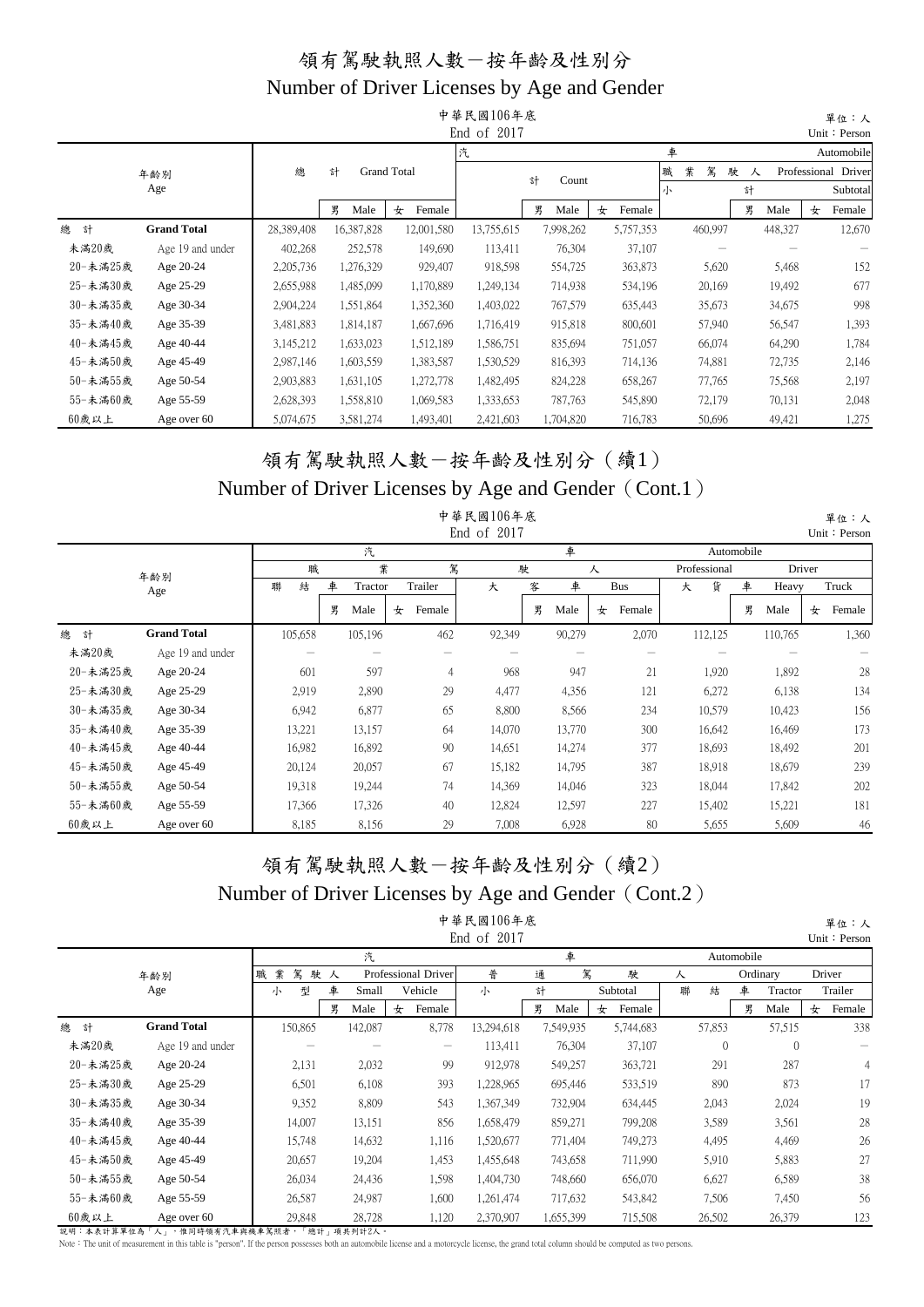#### Number of Driver Licenses by Age and Gender (Cont.3)

|          |                    |         |           |             |         | 中華民國106年底<br>End of 2017 |             |            |            |             |            |           | 單位:人<br>Unit: Person |
|----------|--------------------|---------|-----------|-------------|---------|--------------------------|-------------|------------|------------|-------------|------------|-----------|----------------------|
|          |                    | 汽       |           |             |         | 車                        |             |            |            | Automobile  | 機<br>車     |           | Motorcycle           |
|          | 年齢別                | 普       | 通         |             | 駕       | 駛                        | 人           |            | Ordinary   | Driver      | 計          | Count     |                      |
|          | Age                | 大       | 車<br>客    | Bus 大       | 貨       | 車<br>Heavy               | Truck 小     | 型          | 車<br>Small | Vehicle     |            |           |                      |
|          |                    |         | 男<br>Male | 女<br>Female |         | 男<br>Male                | 女<br>Female |            | 男<br>Male  | 女<br>Female |            | 男<br>Male | 女<br>Female          |
| 總<br>計   | <b>Grand Total</b> | 142,335 | 139,740   | 2,595       | 556,030 | 547,789                  | 8,241       | 12,538,400 | 6,804,891  | 5,733,509   | 14,633,793 | 8,389,566 | 6,244,227            |
| 未滿20歲    | Age 19 and under   | 9       | 9         | -           | 419     | 414                      | 5           | 112,983    | 75,881     | 37,102      | 288,857    | 176,274   | 112,583              |
| 20-未滿25歲 | Age 20-24          | 2,056   | 2,014     | 42          | 7,124   | 6,900                    | 224         | 903,507    | 540,056    | 363,451     | 1,287,138  | 721,604   | 565,534              |
| 25-未滿30歲 | Age 25-29          | 6,284   | 6,081     | 203         | 17,575  | 17,042                   | 533         | 1,204,216  | 671,450    | 532,766     | 1,406,854  | 770,161   | 636,693              |
| 30-未滿35歲 | Age 30-34          | 9,896   | 9,584     | 312         | 32,997  | 32,223                   | 774         | 1,322,413  | 689,073    | 633,340     | 1,501,202  | 784,285   | 716,917              |
| 35-未滿40歲 | Age 35-39          | 14,201  | 13,807    | 394         | 60,734  | 59,780                   | 954         | 1,579,955  | 782,123    | 797,832     | 1,765,464  | 898,369   | 867,095              |
| 40-未滿45歲 | Age 40-44          | 11,836  | 11,435    | 401         | 67,156  | 66,230                   | 926         | 1,437,190  | 689,270    | 747,920     | 1,558,461  | 797,329   | 761,132              |
| 45-未滿50歲 | Age 45-49          | 10,921  | 10,609    | 312         | 69,107  | 68,145                   | 962         | 1,369,710  | 659,021    | 710,689     | 1,456,617  | 787,166   | 669,451              |
| 50-未滿55歲 | Age 50-54          | 10,333  | 10,038    | 295         | 72,024  | 70,838                   | 1,186       | 1,315,746  | 661,195    | 654,551     | 1,421,388  | 806,877   | 614,511              |
| 55-未滿60歲 | Age 55-59          | 11,712  | 11,471    | 241         | 78,824  | 77,668                   | 1,156       | 1,163,432  | 621,043    | 542,389     | 1,294,740  | 771,047   | 523,693              |
| 60歲以上    | Age over 60        | 65,087  | 64,692    | 395         | 150,070 | 148,549                  | 1,521       | 2,129,248  | 1,415,779  | 713,469     | 2,653,072  | 1,876,454 | 776,618              |

#### 領有駕駛執照人數-按年齡及性別分(續完) Number of Driver Licenses by Age and Gender (End)

單位:人

中華民國106年底 End of 2017

|          |                    |                |                                      |              |                    | End of 2017     |                      |                    |                 |                      |                 |                 | Unit: Person         |
|----------|--------------------|----------------|--------------------------------------|--------------|--------------------|-----------------|----------------------|--------------------|-----------------|----------------------|-----------------|-----------------|----------------------|
|          |                    |                |                                      |              | 機                  |                 |                      | 車                  |                 | Motorcycle           |                 |                 |                      |
|          | 年齢別<br>Age         | 型<br>大         | 重<br>型<br>Big-sized Heavy Motorcycle | 車<br>機       | 普<br>通<br>Ordinary | 重<br>型<br>Heavy | 機<br>車<br>Motorcycle | 普<br>通<br>Ordinary | 輕<br>型<br>Light | 機<br>車<br>Motorcycle | 型<br>小<br>Small | 型<br>輕<br>Light | 機<br>車<br>Motorcycle |
|          |                    |                | 男<br>Male                            | 女<br>Female  |                    | 男<br>Male       | 女<br>Female          |                    | 男<br>Male       | 女<br>Female          |                 | 男<br>Male       | 女<br>Female          |
| 總<br>計   | <b>Grand Total</b> | 338,142        | 321,648                              | 16,494       | 13,477,954         | 7,990,629       | 5,487,325            | 817,693            | 77,286          | 740,407              | $\overline{4}$  | 3               |                      |
| 未滿20歲    | Age 19 and under   | $\overline{0}$ | $\mathbf{0}$                         | $\mathbf{0}$ | 288,809            | 176,261         | 112,548              | 47                 | 12              | 35                   |                 |                 |                      |
| 20-未滿25歲 | Age 20-24          | 23,051         | 21,237                               | 1,814        | 1,257,179          | 698,817         | 558,362              | 6,906              | 1,549           | 5,357                | $\overline{c}$  |                 |                      |
| 25-未滿30歲 | Age 25-29          | 41,295         | 38,048                               | 3,247        | 1,344,099          | 728,638         | 615,461              | 21,460             | 3,475           | 17,985               |                 |                 |                      |
| 30-未滿35歲 | Age 30-34          | 53,559         | 50,268                               | 3,291        | 1,383,695          | 727,050         | 656,645              | 63,948             | 6,967           | 56,981               |                 |                 |                      |
| 35-未滿40歲 | Age 35-39          | 61,695         | 58,226                               | 3,469        | 1,595,865          | 831,833         | 764,032              | 107,904            | 8,310           | 99,594               |                 |                 |                      |
| 40-未滿45歲 | Age 40-44          | 55,582         | 53,140                               | 2,442        | 1,386,766          | 737,334         | 649,432              | 116,113            | 6,855           | 109,258              |                 |                 |                      |
| 45-未滿50歲 | Age 45-49          | 46,085         | 44,706                               | 1,379        | 1,303,577          | 736,441         | 567,136              | 106,955            | 6,019           | 100,936              |                 |                 |                      |
| 50-未滿55歲 | Age 50-54          | 27,957         | 27,409                               | 548          | 1,282,890          | 772,425         | 510,465              | 110,541            | 7,043           | 103,498              |                 |                 |                      |
| 55-未滿60歲 | Age 55-59          | 15,496         | 15,274                               | 222          | 1,189,693          | 750,050         | 439,643              | 89,551             | 5,723           | 83,828               |                 |                 |                      |
| 60歲以上    | Age over 60        | 13,422         | 13,340                               | 82           | 2,445,381          | ,831,780        | 613,601              | 194,268            | 31,333          | 162,935              |                 |                 |                      |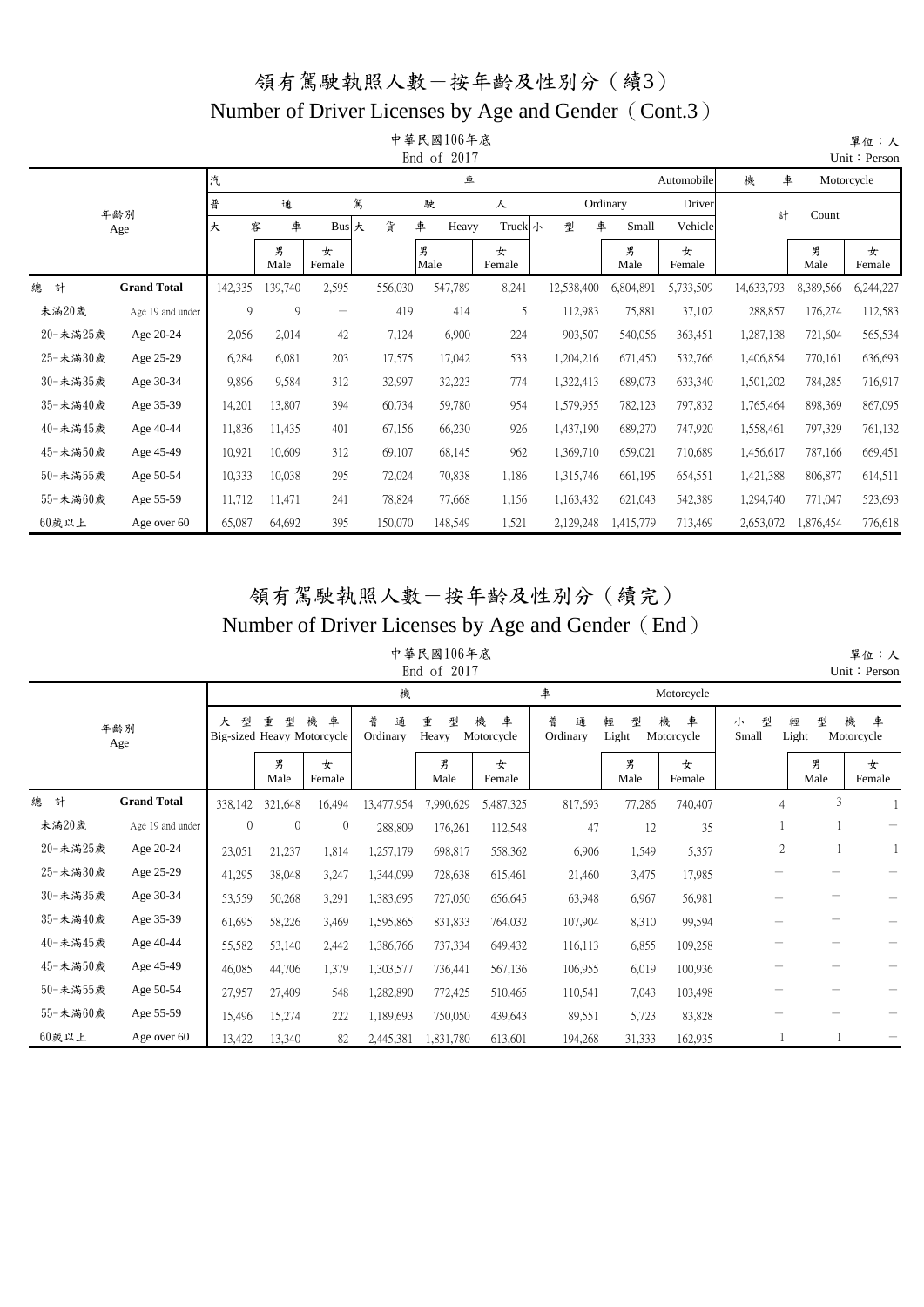|          |                    |            |            |                    | 中華民國105年底     |            |             |             |           | 單位:人                |
|----------|--------------------|------------|------------|--------------------|---------------|------------|-------------|-------------|-----------|---------------------|
|          |                    |            |            |                    | End of $2016$ |            |             |             |           | Unit: Person        |
|          |                    |            |            |                    | 汽             |            |             | 車           |           | Automobile          |
|          | 年齢別                | 總          | 計          | <b>Grand Total</b> |               | 計<br>Count |             | 業<br>駕<br>職 | 駛<br>人    | Professional Driver |
|          | Age                |            |            |                    |               |            |             | 小           | 計         | Subtotal            |
|          |                    |            | 男<br>Male  | 女<br>Female        |               | 男<br>Male  | 女<br>Female |             | 男<br>Male | 女<br>Female         |
| 總<br>計   | <b>Grand Total</b> | 28,002,363 | 16,244,134 | 11,758,229         | 13,513,631    | 7,904,702  | 5,608,929   | 462,145     | 449,833   | 12,312              |
| 未滿20歲    | Age 19 and under   | 462,252    | 285,198    | 177,054            | 128,242       | 86,206     | 42,036      |             |           |                     |
| 20-未滿25歲 | Age 20-24          | 2,198,009  | 1,273,822  | 924,187            | 893,325       | 544,188    | 349,137     | 5,305       | 5,149     | 156                 |
| 25-未滿30歲 | Age 25-29          | 2,632,851  | 1,471,420  | 1,161,431          | 1,229,734     | 706,711    | 523,023     | 20,073      | 19,452    | 621                 |
| 30-未満35歲 | Age 30-34          | 3,048,892  | 1,622,519  | 1,426,373          | 1,470,517     | 804,016    | 666,501     | 37,842      | 36,955    | 887                 |
| 35-未滿40歲 | Age 35-39          | 3,436,706  | 1,790,699  | 1,646,007          | 1,699,360     | 906,954    | 792,406     | 58,985      | 57,580    | 1,405               |
| 40-未滿45歲 | Age 40-44          | 3,078,223  | 1,608,558  | 1,469,665          | 1,558,590     | 823,444    | 735,146     | 65,937      | 64,217    | 1,720               |
| 45-未満50歲 | Age 45-49          | 2,974,733  | 1,618,573  | 1,356,160          | 1,525,244     | 821,630    | 703,614     | 75,916      | 73,800    | 2,116               |
| 50-未滿55歲 | Age 50-54          | 2,917,256  | 1,657,808  | 1,259,448          | 1,485,912     | 836,980    | 648,932     | 79,218      | 76,952    | 2,266               |
| 55-未滿60歲 | Age 55-59          | 2,528,017  | 1,522,019  | 1,005,998          | 1,284,974     | 770,599    | 514,375     | 70,366      | 68,404    | 1,962               |
| 60歲以上    | Age over 60        | 4,725,424  | 3,393,518  | 1,331,906          | 2,237,733     | 1,603,974  | 633,759     | 48,503      | 47,324    | 1,179               |

#### 領有駕駛執照人數-按年齡及性別分(續1) Number of Driver Licenses by Age and Gender (Cont.1)

|          |                    |         |   |         |             | 中華民國105年底<br>End of 2016 |        |   |        |             |              |       |            |         |        | 單位:人<br>Unit: Person |
|----------|--------------------|---------|---|---------|-------------|--------------------------|--------|---|--------|-------------|--------------|-------|------------|---------|--------|----------------------|
|          |                    |         |   | 汽       |             |                          |        |   | 車      |             |              |       | Automobile |         |        |                      |
|          | 年齢別                | 職       |   | 業       |             | 駕                        | 駛      |   |        | 人           | Professional |       |            |         | Driver |                      |
|          | Age                | 結<br>聯  | 車 | Tractor | Trailer     | 大                        |        | 客 | 車      | Bus         | 大            | 貨     | 車          | Heavy   |        | Truck                |
|          |                    |         | 男 | Male    | Female<br>女 |                          |        | 男 | Male   | Female<br>女 |              |       | 男          | Male    | 女      | Female               |
| 總<br>計   | <b>Grand Total</b> | 107,579 |   | 107,147 | 432         | 92,465                   |        |   | 90,477 | 1,988       | 114,700      |       |            | 113,379 |        | 1,321                |
| 未滿20歲    | Age 19 and under   |         |   |         |             |                          |        |   |        |             |              |       |            |         |        |                      |
| 20-未滿25歲 | Age 20-24          | 558     |   | 551     | 7           |                          | 967    |   | 935    | 32          |              | 1,837 |            | 1,814   |        | 23                   |
| 25-未滿30歲 | Age 25-29          | 2,936   |   | 2,913   | 23          |                          | 4,547  |   | 4,433  | 114         |              | 6,494 |            | 6,367   |        | 127                  |
| 30-未滿35歲 | Age 30-34          | 7,553   |   | 7,500   | 53          |                          | 9,621  |   | 9,400  | 221         | 11,569       |       |            | 11,418  |        | 151                  |
| 35-未滿40歲 | Age 35-39          | 14,028  |   | 13,961  | 67          |                          | 14,056 |   | 13,739 | 317         | 17,457       |       |            | 17,302  |        | 155                  |
| 40-未滿45歲 | Age 40-44          | 17,430  |   | 17,348  | 82          | 14,362                   |        |   | 14,005 | 357         | 18,866       |       |            | 18,668  |        | 198                  |
| 45-未滿50歲 | Age 45-49          | 20,608  |   | 20,550  | 58          | 14,881                   |        |   | 14,521 | 360         | 19,102       |       |            | 18,873  |        | 229                  |
| 50-未滿55歲 | Age 50-54          | 19,750  |   | 19,675  | 75          |                          | 14,216 |   | 13,911 | 305         | 18,612       |       |            | 18,408  |        | 204                  |
| 55-未滿60歲 | Age 55-59          | 16,716  |   | 16,678  | 38          | 12,611                   |        |   | 12,404 | 207         | 15,054       |       |            | 14,876  |        | 178                  |
| 60歲以上    | Age over 60        | 8,000   |   | 7,971   | 29          |                          | 7,204  |   | 7,129  | 75          |              | 5,709 |            | 5,653   |        | 56                   |

#### 領有駕駛執照人數-按年齡及性別分(續2) Number of Driver Licenses by Age and Gender (Cont.2) 中華民國105年底

|          |                    |             |        |         |                     |                   | 中華民國105年底<br>End of $2016$ |   |           |   |           |   |                |            |                |   | 單位:人<br>Unit: Person |
|----------|--------------------|-------------|--------|---------|---------------------|-------------------|----------------------------|---|-----------|---|-----------|---|----------------|------------|----------------|---|----------------------|
|          |                    |             |        | 汽       |                     |                   |                            |   | 車         |   |           |   |                | Automobile |                |   |                      |
|          | 年齢別                | 駕<br>業<br>職 | 駛人     |         | Professional Driver |                   | 普                          | 通 | 駕         |   | 駛         | 人 |                |            | Ordinary       |   | Driver               |
|          | Age                | 小           | 車<br>型 | Small   |                     | Vehicle           | 小                          | 計 |           |   | Subtotal  | 聯 | 結              | 車          | Tractor        |   | Trailer              |
|          |                    |             | 男      | Male    | 女                   | Female            |                            | 男 | Male      | 女 | Female    |   |                | 男          | Male           | 女 | Female               |
| 總<br>計   | <b>Grand Total</b> | 147,401     |        | 138,830 |                     | 8,571             | 13,051,486                 |   | 7,454,869 |   | 5,596,617 |   | 54,943         |            | 54,625         |   | 318                  |
| 未滿20歲    | Age 19 and under   |             |        |         |                     | $\hspace{0.05cm}$ | 128,242                    |   | 86,206    |   | 42,036    |   | $\overline{0}$ |            | $\overline{0}$ |   |                      |
| 20-未滿25歲 | Age 20-24          |             | 1,943  | 1,849   |                     | 94                | 888,020                    |   | 539,039   |   | 348,981   |   | 273            |            | 269            |   | 4                    |
| 25-未滿30歲 | Age 25-29          |             | 6,096  | 5,739   |                     | 357               | 1,209,661                  |   | 687,259   |   | 522,402   |   | 900            |            | 890            |   | 10                   |
| 30-未滿35歲 | Age 30-34          |             | 9,099  | 8,637   |                     | 462               | 1,432,675                  |   | 767,061   |   | 665,614   |   | 2,230          |            | 2,203          |   | 27                   |
| 35-未滿40歲 | Age 35-39          |             | 13,444 | 12,578  |                     | 866               | 1,640,375                  |   | 849,374   |   | 791,001   |   | 3,640          |            | 3,615          |   | 25                   |
| 40-未滿45歲 | Age 40-44          |             | 15,279 | 14,196  |                     | 1,083             | 1,492,653                  |   | 759,227   |   | 733,426   |   | 4,420          |            | 4,400          |   | 20                   |
| 45-未滿50歲 | Age 45-49          |             | 21,325 | 19,856  |                     | 1,469             | 1,449,328                  |   | 747,830   |   | 701,498   |   | 5,910          |            | 5,883          |   | 27                   |
| 50-未滿55歲 | Age 50-54          |             | 26,640 | 24,958  |                     | 1,682             | 1,406,694                  |   | 760,028   |   | 646,666   |   | 6,746          |            | 6,701          |   | 45                   |
| 55-未滿60歲 | Age 55-59          |             | 25,985 | 24,446  |                     | 1,539             | 1,214,608                  |   | 702,195   |   | 512,413   |   | 7,319          |            | 7,264          |   | 55                   |
| 60歲以上    | Age over 60        |             | 27,590 | 26,571  |                     | 1,019             | 2,189,230                  |   | 1,556,650 |   | 632,580   |   | 23,505         |            | 23,400         |   | 105                  |

說明:本表計算單位為「人」,惟同時領有汽車與機車駕照者,「總計」項共列計2人。

Note: The unit of measurement in this table is "person". If the person possesses both an automobile license and a motorcycle license, the grand total column should be computed as two persons.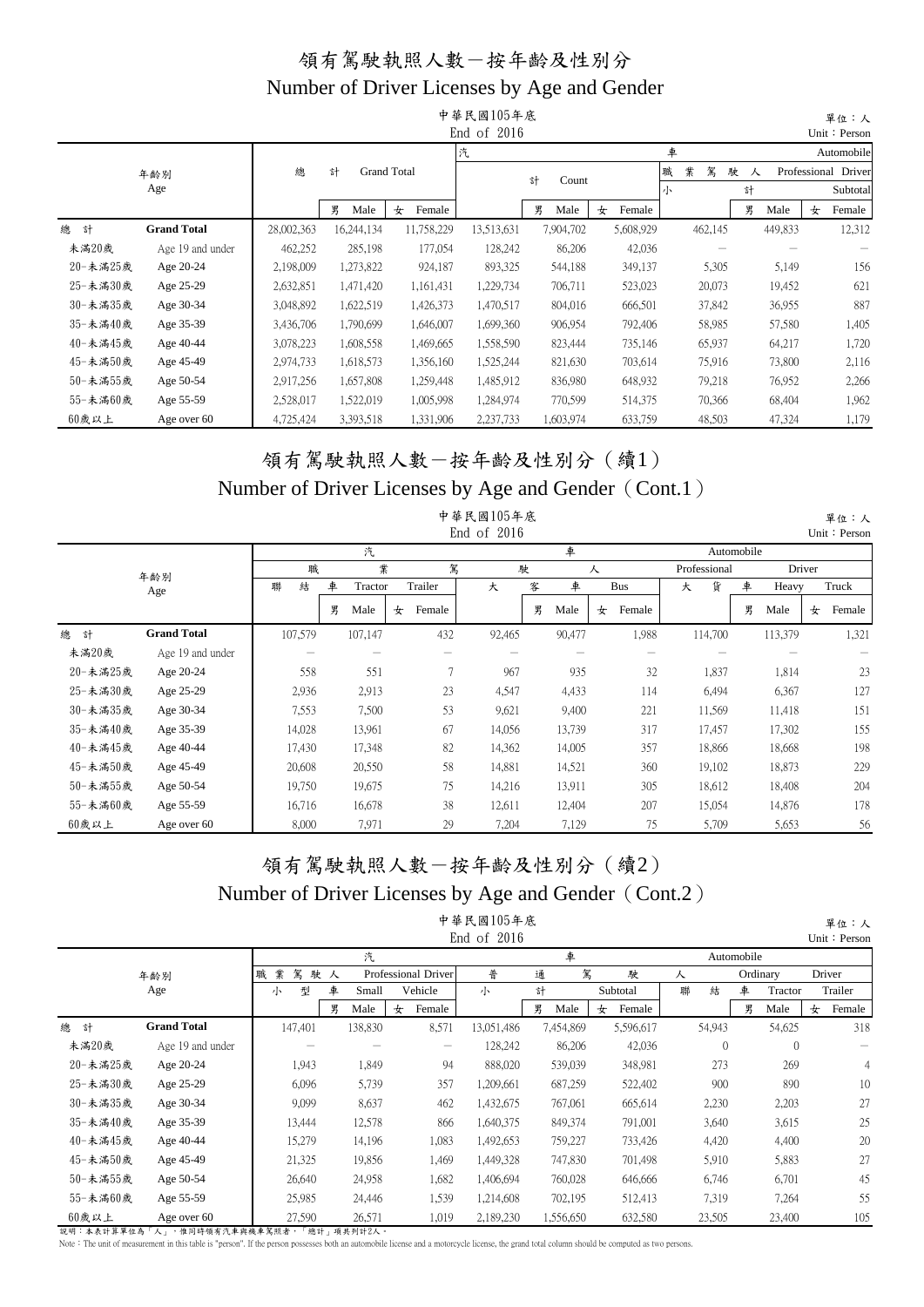#### Number of Driver Licenses by Age and Gender (Cont.3)

|          |                    |         |           |                   |         | 中華民國105年底<br>End of 2016 |                |            |           |             |            |           | 單位:人<br>Unit: Person |
|----------|--------------------|---------|-----------|-------------------|---------|--------------------------|----------------|------------|-----------|-------------|------------|-----------|----------------------|
|          |                    | 汽       |           |                   |         | 車                        |                |            |           | Automobile  | 機<br>車     |           | Motorcycle           |
|          | 年齢別                | 普       | 通         | 駕                 |         | 駛                        | 人              |            | Ordinary  | Driver      | 計          | Count     |                      |
|          | Age                | 大       | 車<br>客    | Bus 大             | 貨       | 車<br>Heavy               | Truck小         | 型<br>車     | Small     | Vehicle     |            |           |                      |
|          |                    |         | 男<br>Male | 女<br>Female       |         | 男<br>Male                | 女<br>Female    |            | 男<br>Male | 女<br>Female |            | 男<br>Male | 女<br>Female          |
| 總<br>計   | <b>Grand Total</b> | 138,649 | 136,298   | 2,351             | 552,317 | 544,447                  | 7,870          | 12,305,577 | 6,719,499 | 5,586,078   | 14,488,732 | 8,339,432 | 6,149,300            |
| 未滿20歲    | Age 19 and under   | 6       | 6         | $\qquad \qquad -$ | 422     | 420                      | $\overline{c}$ | 127,814    | 85,780    | 42,034      | 334,010    | 198,992   | 135,018              |
| 20-未滿25歲 | Age 20-24          | 2,039   | 1,994     | 45                | 7,095   | 6,889                    | 206            | 878,613    | 529,887   | 348,726     | 1,304,684  | 729,634   | 575,050              |
| 25-未滿30歲 | Age 25-29          | 6,309   | 6,121     | 188               | 18,314  | 17,832                   | 482            | 1,184,138  | 662,416   | 521,722     | 1,403,117  | 764,709   | 638,408              |
| 30-未滿35歲 | Age 30-34          | 10,326  | 10,039    | 287               | 37,256  | 36,482                   | 774            | 1,382,863  | 718,337   | 664,526     | 1,578,375  | 818,503   | 759,872              |
| 35-未滿40歲 | Age 35-39          | 13,495  | 13,157    | 338               | 63,659  | 62,735                   | 924            | 1,559,581  | 769,867   | 789,714     | 1,737,346  | 883,745   | 853,601              |
| 40-未滿45歲 | Age 40-44          | 10,899  | 10,535    | 364               | 66,799  | 65,920                   | 879            | 1,410,535  | 678,372   | 732,163     | 1,519,633  | 785,114   | 734,519              |
| 45-未滿50歲 | Age 45-49          | 10,464  | 10,175    | 289               | 68,854  | 67,870                   | 984            | 1,364,100  | 663,902   | 700,198     | 1,449,489  | 796,943   | 652,546              |
| 50-未滿55歲 | Age 50-54          | 10,461  | 10,173    | 288               | 75,124  | 73,912                   | 1,212          | 1,314,363  | 669,242   | 645,121     | 1,431,344  | 820,828   | 610,516              |
| 55-未滿60歲 | Age 55-59          | 11,660  | 11,446    | 214               | 77,929  | 76,837                   | 1,092          | 1,117,700  | 606,648   | 511,052     | 1,243,043  | 751,420   | 491,623              |
| 60歲以上    | Age over 60        | 62,990  | 62,652    | 338               | 136,865 | 135,550                  | 1,315          | 1,965,870  | 1,335,048 | 630,822     | 2,487,691  | 1,789,544 | 698,147              |

#### 領有駕駛執照人數-按年齡及性別分(續完) Number of Driver Licenses by Age and Gender (End)

中華民國105年底 End of 2016

|          |                    |                |                                      |                | 機                  |                 |                      | 車                  |                 | Motorcycle           |                 |                 |                      |
|----------|--------------------|----------------|--------------------------------------|----------------|--------------------|-----------------|----------------------|--------------------|-----------------|----------------------|-----------------|-----------------|----------------------|
|          | 年齢別<br>Age         | 型<br>大         | 重<br>型<br>Big-sized Heavy Motorcycle | 車<br>機         | 普<br>诵<br>Ordinary | 重<br>型<br>Heavy | 機<br>車<br>Motorcycle | 普<br>通<br>Ordinary | 型<br>輕<br>Light | 機<br>車<br>Motorcycle | 型<br>小<br>Small | 型<br>輕<br>Light | 機<br>車<br>Motorcycle |
|          |                    |                | 男<br>Male                            | 女<br>Female    |                    | 男<br>Male       | 女<br>Female          |                    | 男<br>Male       | 女<br>Female          |                 | 男<br>Male       | 女<br>Female          |
| 總<br>計   | <b>Grand Total</b> | 305,280        | 291,574                              | 13,706         | 13,345,983         | 7,967,545       | 5,378,438            | 837,465            | 80,310          | 757,155              | 4               | 3               |                      |
| 未滿20歲    | Age 19 and under   | $\overline{0}$ | $\theta$                             | $\overline{0}$ | 333,293            | 198,839         | 134,454              | 715                | 152             | 563                  | 2               |                 |                      |
| 20-未滿25歲 | Age 20-24          | 21,198         | 19,620                               | 1,578          | 1,273,658          | 707,825         | 565,833              | 9,827              | 2,188           | 7,639                |                 |                 |                      |
| 25-未滿30歲 | Age 25-29          | 38,455         | 35,771                               | 2,684          | 1,337,276          | 724,867         | 612,409              | 27,386             | 4,071           | 23,315               |                 |                 |                      |
| 30-未滿35歲 | Age 30-34          | 52,733         | 49,684                               | 3,049          | 1,449,027          | 760,988         | 688,039              | 76,615             | 7,831           | 68,784               |                 |                 |                      |
| 35-未滿40歲 | Age 35-39          | 55,380         | 52,578                               | 2,802          | 1,565,790          | 822,722         | 743,068              | 116,176            | 8,445           | 107,731              |                 |                 |                      |
| 40-未滿45歲 | Age 40-44          | 50,495         | 48,560                               | 1,935          | 1,353,624          | 729,966         | 623,658              | 115,514            | 6,588           | 108,926              |                 |                 |                      |
| 45-未滿50歲 | Age 45-49          | 39,941         | 38,914                               | 1,027          | 1,297,409          | 751,446         | 545,963              | 112,139            | 6,583           | 105,556              |                 |                 |                      |
| 50-未滿55歲 | Age 50-54          | 23,374         | 22,957                               | 417            | 1,298,150          | 790,888         | 507,262              | 109,820            | 6,983           | 102,837              |                 |                 |                      |
| 55-未滿60歲 | Age 55-59          | 12,804         | 12,649                               | 155            | 1,143,947          | 733,417         | 410,530              | 86,292             | 5,354           | 80,938               |                 |                 |                      |
| 60歲以上    | Age over 60        | 10,900         | 10,841                               | 59             | 2,293,809          | 1,746,587       | 547,222              | 182,981            | 32,115          | 150,866              |                 |                 |                      |

 單位:人 Unit: Person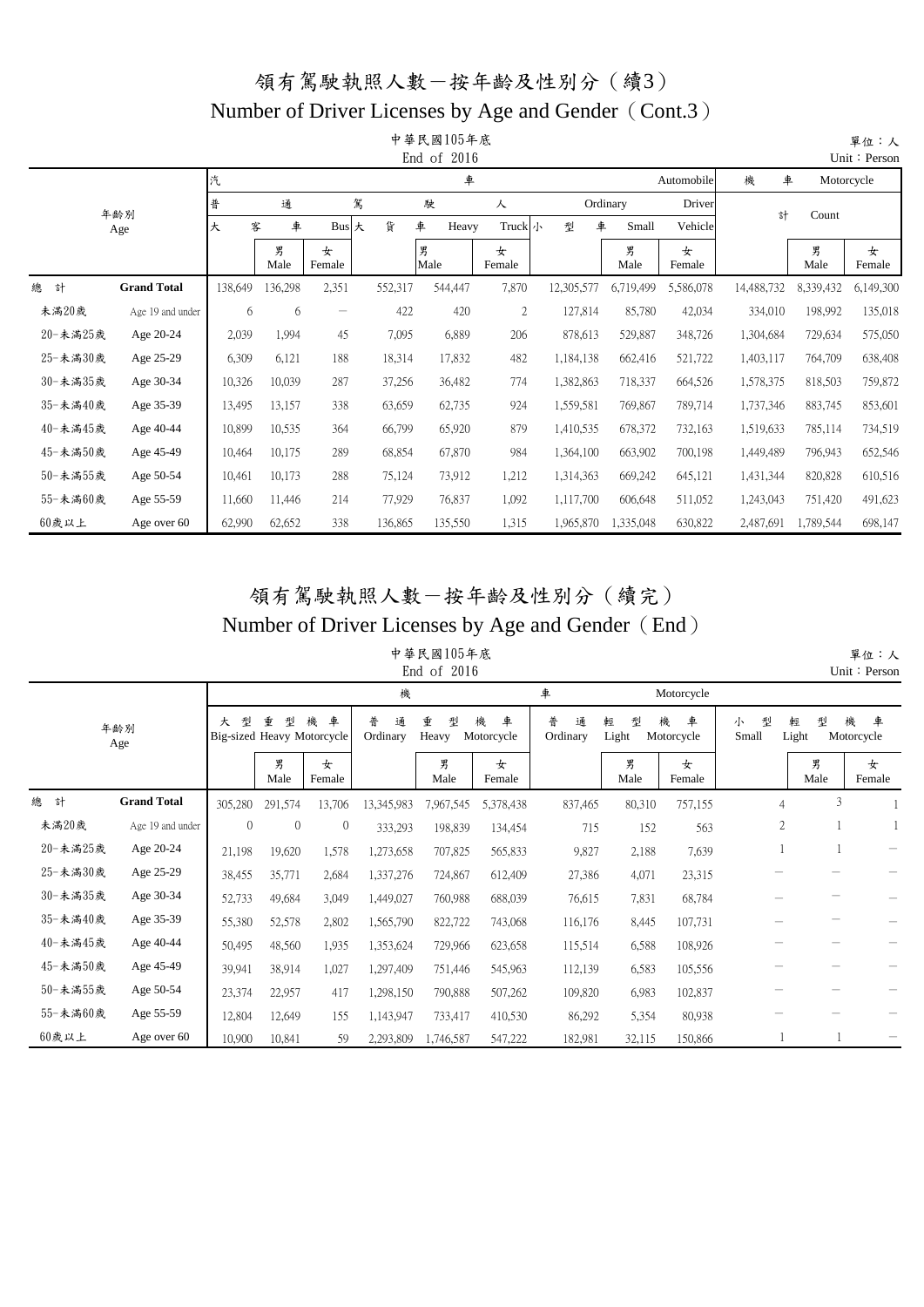|          |                    |            |            |                    | 中華民國104年底   |            |             |             |           | 單位:人                |
|----------|--------------------|------------|------------|--------------------|-------------|------------|-------------|-------------|-----------|---------------------|
|          |                    |            |            |                    | End of 2015 |            |             |             |           | Unit: Person        |
|          |                    |            |            |                    | 汽           |            |             | 車           |           | Automobile          |
|          | 年齢別                | 總          | 計          | <b>Grand Total</b> |             | 計<br>Count |             | 業<br>駕<br>職 | 駛<br>人    | Professional Driver |
|          | Age                |            |            |                    |             |            |             | 小           | 計         | Subtotal            |
|          |                    |            | 男<br>Male  | 女<br>Female        |             | 男<br>Male  | Female<br>女 |             | 男<br>Male | 女<br>Female         |
| 總<br>計   | <b>Grand Total</b> | 27,586,212 | 16,096,635 | 11,489,577         | 13,244,226  | 7,797,043  | 5,447,183   | 467,000     | 454,928   | 12,072              |
| 未滿20歲    | Age 19 and under   | 513,893    | 313,108    | 200,785            | 124,070     | 84,599     | 39,471      |             |           |                     |
| 20-未滿25歲 | Age 20-24          | 2,168,901  | 1,262,680  | 906,221            | 856,484     | 528,040    | 328,444     | 5,100       | 4,961     | 139                 |
| 25-未滿30歲 | Age 25-29          | 2,595,612  | 1,447,681  | 1,147,931          | 1,203,828   | 693,781    | 510,047     | 19,811      | 19,275    | 536                 |
| 30-未満35歲 | Age 30-34          | 3,218,901  | 1,711,198  | 1,507,703          | 1,551,663   | 849,787    | 701,876     | 40,491      | 39,640    | 851                 |
| 35-未滿40歲 | Age 35-39          | 3,431,367  | 1,790,964  | 1,640,403          | 1,704,429   | 910,166    | 794,263     | 60,594      | 59,261    | 1,333               |
| 40-未滿45歲 | Age 40-44          | 2,969,247  | 1,564,443  | 1,404,804          | 1,509,622   | 800,801    | 708,821     | 66,298      | 64,577    | 1,721               |
| 45-未滿50歲 | Age 45-49          | 2,982,644  | 1,643,503  | 1,339,141          | 1,529,540   | 831,631    | 697,909     | 77,016      | 74,896    | 2,120               |
| 50-未滿55歲 | Age 50-54          | 2,881,286  | 1,660,689  | 1,220,597          | 1,465,484   | 837,814    | 627,670     | 79,761      | 77,465    | 2,296               |
| 55-未滿60歲 | Age 55-59          | 2,448,750  | 1,499,349  | 949,401            | 1,246,218   | 760,167    | 486,051     | 70,580      | 68,630    | 1,950               |
| 60歲以上    | Age over 60        | 4,375,611  | 3,203,020  | 1,172,591          | 2,052,888   | 1,500,257  | 552,631     | 47,349      | 46,223    | 1,126               |

#### 領有駕駛執照人數-按年齡及性別分(續1) Number of Driver Licenses by Age and Gender (Cont.1)

|          |                    |         |   |         |   |                | 中華民國104年底<br>End of 2015 |   |        |   |            |   |              |            |         |        | 單位:人<br>Unit: Person |
|----------|--------------------|---------|---|---------|---|----------------|--------------------------|---|--------|---|------------|---|--------------|------------|---------|--------|----------------------|
|          |                    |         |   | 汽       |   |                |                          |   | 車      |   |            |   |              | Automobile |         |        |                      |
|          | 年齢別                | 職       |   | 業       |   | 駕              |                          | 駛 |        | 人 |            |   | Professional |            |         | Driver |                      |
|          | Age                | 結<br>聯  | 車 | Tractor |   | Trailer        | 大                        | 客 | 車      |   | <b>Bus</b> | 大 | 貨            | 車          | Heavy   |        | Truck                |
|          |                    |         | 男 | Male    | 女 | Female         |                          | 男 | Male   | 女 | Female     |   |              | 男          | Male    | 女      | Female               |
| 總<br>計   | <b>Grand Total</b> | 109,649 |   | 109,234 |   | 415            | 91,941                   |   | 90,107 |   | 1,834      |   | 118,239      |            | 116,938 |        | 1,301                |
| 未滿20歲    | Age 19 and under   |         |   |         |   |                |                          |   |        |   |            |   |              |            |         |        |                      |
| 20-未滿25歲 | Age 20-24          | 528     |   | 521     |   | $\overline{7}$ | 954                      |   | 934    |   | 20         |   | 1,840        |            | 1,819   |        | 21                   |
| 25-未滿30歲 | Age 25-29          | 2,951   |   | 2,931   |   | 20             | 4,630                    |   | 4,518  |   | 112        |   | 6,680        |            | 6,566   |        | 114                  |
| 30-未滿35歲 | Age 30-34          | 8,323   |   | 8,272   |   | 51             | 9,990                    |   | 9,790  |   | 200        |   | 12,773       |            | 12,627  |        | 146                  |
| 35-未滿40歲 | Age 35-39          | 14,953  |   | 14,888  |   | 65             | 13,991                   |   | 13,700 |   | 291        |   | 18,427       |            | 18,267  |        | 160                  |
| 40-未滿45歲 | Age 40-44          | 18,124  |   | 18,048  |   | 76             | 13,800                   |   | 13,467 |   | 333        |   | 19,042       |            | 18,852  |        | 190                  |
| 45-未滿50歲 | Age 45-49          | 20,794  |   | 20,731  |   | 63             | 14,496                   |   | 14,176 |   | 320        |   | 19,622       |            | 19,395  |        | 227                  |
| 50-未満55歲 | Age 50-54          | 19,907  |   | 19,834  |   | 73             | 13,834                   |   | 13,534 |   | 300        |   | 19,018       |            | 18,802  |        | 216                  |
| 55-未滿60歲 | Age 55-59          | 16,431  |   | 16,392  |   | 39             | 12,790                   |   | 12,593 |   | 197        |   | 15,099       |            | 14,932  |        | 167                  |
| 60歲以上    | Age over 60        | 7,638   |   | 7,617   |   | 21             | 7,456                    |   | 7,395  |   | 61         |   | 5,738        |            | 5,678   |        | 60                   |

#### 領有駕駛執照人數-按年齡及性別分(續2) Number of Driver Licenses by Age and Gender (Cont.2) 中華民國104年底

|          |                    |             |    |         |   |                                       | 中華民國104年底   |   |           |             |   |        |            |          |   | 單位:人         |
|----------|--------------------|-------------|----|---------|---|---------------------------------------|-------------|---|-----------|-------------|---|--------|------------|----------|---|--------------|
|          |                    |             |    |         |   |                                       | End of 2015 |   |           |             |   |        |            |          |   | Unit: Persor |
|          |                    |             |    | 汽       |   |                                       |             |   | 車         |             |   |        | Automobile |          |   |              |
|          | 年齢別                | 駕<br>業<br>職 | 駛人 |         |   | Professional Driver                   | 普           | 通 | 駕         | 駛           | 人 |        |            | Ordinary |   | Driver       |
|          | Age                | 型<br>小      | 車  | Small   |   | Vehicle                               | 小           | 計 |           | Subtotal    | 聯 | 結      | 車          | Tractor  |   | Trailer      |
|          |                    |             | 男  | Male    | 女 | Female                                |             | 男 | Male      | Female<br>女 |   |        | 男          | Male     | 女 | Female       |
| 總<br>計   | <b>Grand Total</b> | 147,171     |    | 138,649 |   | 8,522                                 | 12,777,226  |   | 7,342,115 | 5,435,111   |   | 51,712 |            | 51,415   |   | 297          |
| 未滿20歲    | Age 19 and under   |             |    |         |   | $\hspace{1.0cm} \rule{1.5cm}{0.15cm}$ | 124,070     |   | 84,599    | 39,471      |   |        |            |          |   |              |
| 20-未滿25歲 | Age 20-24          | 1,778       |    | 1,687   |   | 91                                    | 851,384     |   | 523,079   | 328,305     |   | 263    |            | 260      |   |              |
| 25-未満30歲 | Age 25-29          | 5,550       |    | 5,260   |   | 290                                   | 1,184,017   |   | 674,506   | 509,511     |   | 923    |            | 915      |   | 8            |
| 30-未満35歲 | Age 30-34          | 9,405       |    | 8,951   |   | 454                                   | 1,511,172   |   | 810,147   | 701,025     |   | 2,374  |            | 2,352    |   | 22           |
| 35-未滿40歲 | Age 35-39          | 13,223      |    | 12,406  |   | 817                                   | 1,643,835   |   | 850,905   | 792,930     |   | 3,702  |            | 3,678    |   | 24           |
| 40-未滿45歲 | Age 40-44          | 15,332      |    | 14,210  |   | 1,122                                 | 1,443,324   |   | 736,224   | 707,100     |   | 4,467  |            | 4,448    |   | 19           |
| 45-未滿50歲 | Age 45-49          | 22,104      |    | 20,594  |   | 1,510                                 | 1,452,524   |   | 756,735   | 695,789     |   | 5,914  |            | 5,886    |   | 28           |
| 50-未満55歲 | Age 50-54          | 27,002      |    | 25,295  |   | 1,707                                 | 1,385,723   |   | 760,349   | 625,374     |   | 6,635  |            | 6,584    |   | 51           |
| 55-未滿60歲 | Age 55-59          | 26,260      |    | 24,713  |   | 1,547                                 | 1,175,638   |   | 691,537   | 484,101     |   | 6,924  |            | 6,872    |   | 52           |
| 60歲以上    | Age over 60        | 26,517      |    | 25,533  |   | 984                                   | 2,005,539   |   | 1,454,034 | 551,505     |   | 20,509 |            | 20,419   |   | 90           |

說明:本表計算單位為「人」,惟同時領有汽車與機車駕照者,「總計」項共列計2人。

Note: The unit of measurement in this table is "person". If the person possesses both an automobile license and a motorcycle license, the grand total column should be computed as two persons.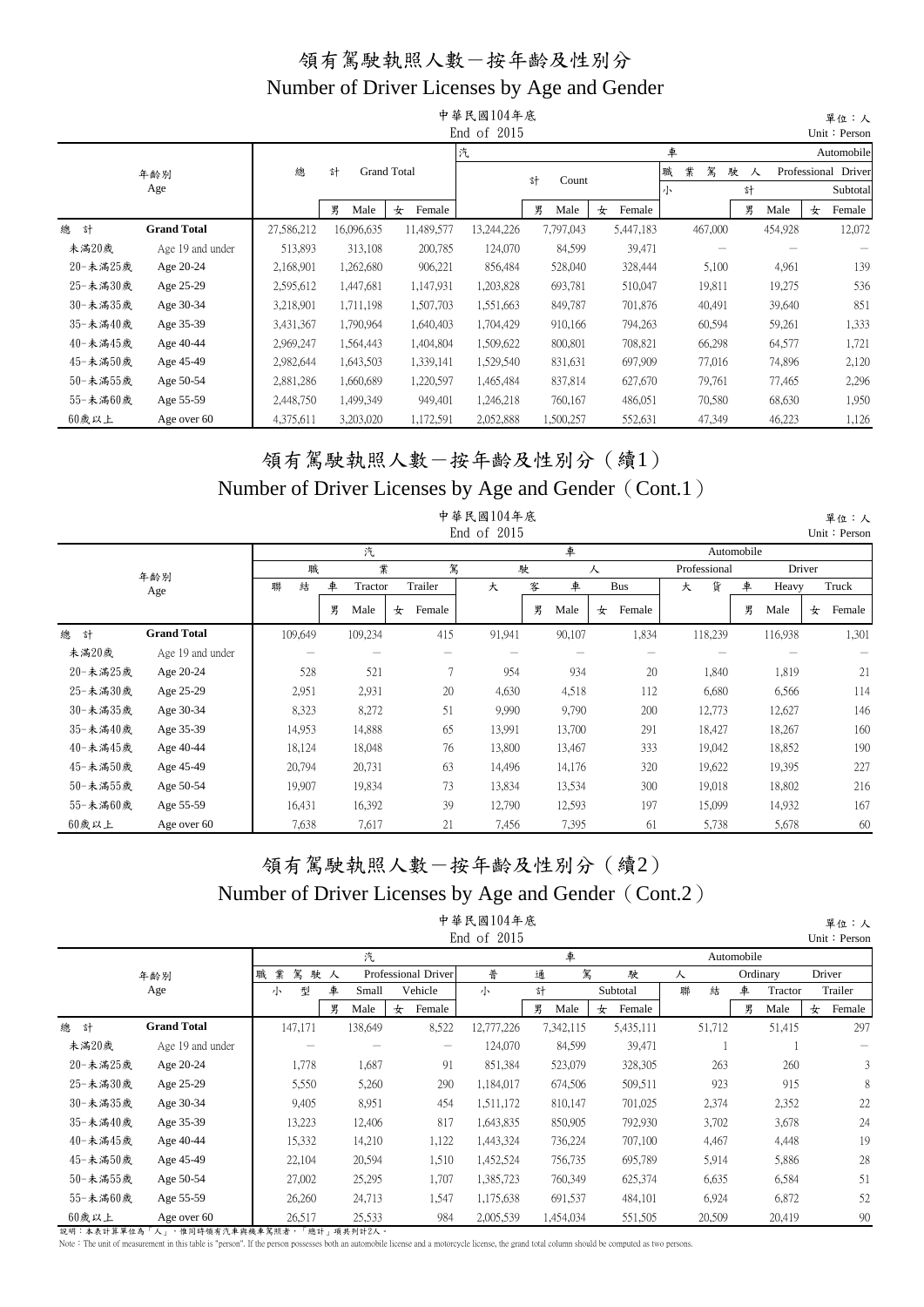#### Number of Driver Licenses by Age and Gender (Cont.3)

|          |                    |         |           |                   |         | 中華民國104年底<br>End of 2015 |              |            |            |             |            |           | 單位:人<br>Unit: Person |
|----------|--------------------|---------|-----------|-------------------|---------|--------------------------|--------------|------------|------------|-------------|------------|-----------|----------------------|
|          |                    | 汽       |           |                   |         | 車                        |              |            |            | Automobile  | 機<br>車     |           | Motorcycle           |
|          | 年齢別                | 普       | 通         | 駕                 |         | 駛                        | 人            |            | Ordinary   | Driver      | 計          | Count     |                      |
|          | Age                | 大       | 車<br>客    | Bus 大             | 貨       | 車<br>Heavy               | Truck 小      | 型          | 車<br>Small | Vehicle     |            |           |                      |
|          |                    |         | 男<br>Male | 女<br>Female       |         | 男<br>Male                | 女<br>Female  |            | 男<br>Male  | 女<br>Female |            | 男<br>Male | 女<br>Female          |
| 總<br>計   | <b>Grand Total</b> | 134,159 | 132,029   | 2,130             | 548,197 | 540,729                  | 7,468        | 12,043,158 | 6,617,942  | 5,425,216   | 14,341,986 | 8,299,592 | 6,042,394            |
| 未滿20歲    | Age 19 and under   | 6       | 6         | $\qquad \qquad -$ | 417     | 415                      | $\mathbf{2}$ | 123,646    | 84,177     | 39,469      | 389,823    | 228,509   | 161,314              |
| 20-未滿25歲 | Age 20-24          | 2,046   | 2,001     | 45                | 7,124   | 6,945                    | 179          | 841,951    | 513,873    | 328,078     | 1,312,417  | 734,640   | 577,777              |
| 25-未滿30歲 | Age 25-29          | 6,163   | 6,000     | 163               | 19,302  | 18,850                   | 452          | 1,157,629  | 648,741    | 508,888     | 1,391,784  | 753,900   | 637,884              |
| 30-未滿35歲 | Age 30-34          | 10,859  | 10,582    | 277               | 42,610  | 41,840                   | 770          | 1,455,329  | 755,373    | 699,956     | 1,667,238  | 861,411   | 805,827              |
| 35-未滿40歲 | Age 35-39          | 12,510  | 12,189    | 321               | 66,196  | 65,332                   | 864          | 1,561,427  | 769,706    | 791,721     | 1,726,938  | 880,798   | 846,140              |
| 40-未滿45歲 | Age 40-44          | 10,038  | 9,720     | 318               | 66,343  | 65,526                   | 817          | 1,362,476  | 656,530    | 705,946     | 1,459,625  | 763,642   | 695,983              |
| 45-未滿50歲 | Age 45-49          | 9,931   | 9,674     | 257               | 69,067  | 68,038                   | 1,029        | 1,367,612  | 673,137    | 694,475     | 1,453,104  | 811,872   | 641,232              |
| 50-未滿55歲 | Age 50-54          | 10,480  | 10,205    | 275               | 77,209  | 76,022                   | 1,187        | 1,291,399  | 667,538    | 623,861     | 1,415,802  | 822,875   | 592,927              |
| 55-未滿60歲 | Age 55-59          | 11,506  | 11,313    | 193               | 76,227  | 75,185                   | 1,042        | 1,080,981  | 598,167    | 482,814     | 1,202,532  | 739,182   | 463,350              |
| 60歲以上    | Age over 60        | 60,620  | 60,339    | 281               | 123,702 | 122,576                  | 1,126        | 1,800,708  | 1,250,700  | 550,008     | 2,322,723  | 1,702,763 | 619,960              |

#### 領有駕駛執照人數-按年齡及性別分(續完) Number of Driver Licenses by Age and Gender (End)

#### 中華民國104年底  $End of 2015$

|          |                    |                |                                      |             |                    | ETIU OI TOTO    |                      |                    |                 |                      |                 |                 | $OIII \cdot 1$ Crosoft |
|----------|--------------------|----------------|--------------------------------------|-------------|--------------------|-----------------|----------------------|--------------------|-----------------|----------------------|-----------------|-----------------|------------------------|
|          |                    |                |                                      |             | 機                  |                 |                      | 車                  |                 | Motorcycle           |                 |                 |                        |
|          | 年齢別<br>Age         | 型<br>大         | 重<br>型<br>Big-sized Heavy Motorcycle | 機<br>車      | 普<br>通<br>Ordinary | 重<br>型<br>Heavy | 機<br>車<br>Motorcycle | 普<br>通<br>Ordinary | 型<br>輕<br>Light | 機<br>車<br>Motorcycle | 型<br>小<br>Small | 型<br>輕<br>Light | 機<br>車<br>Motorcycle   |
|          |                    |                | 男<br>Male                            | 女<br>Female |                    | 男<br>Male       | 女<br>Female          |                    | 男<br>Male       | 女<br>Female          |                 | 男<br>Male       | 女<br>Female            |
| 總<br>計   | <b>Grand Total</b> | 267,487        | 256,749                              | 10,738      | 13,205,190         | 7,958,400       | 5,246,790            | 869,307            | 84,441          | 784,866              | $\overline{c}$  | $\overline{c}$  |                        |
| 未滿20歲    | Age 19 and under   | $\mathfrak{2}$ |                                      |             | 387,289            | 227,832         | 159,457              | 2,531              | 675             | 1,856                |                 |                 |                        |
| 20-未滿25歲 | Age 20-24          | 18,869         | 17,599                               | 1,270       | 1,280,123          | 714,176         | 565,947              | 13,425             | 2,865           | 10,560               |                 |                 |                        |
| 25-未滿30歲 | Age 25-29          | 34,549         | 32,435                               | 2,114       | 1,320,978          | 716,532         | 604,446              | 36,257             | 4,933           | 31,324               |                 |                 |                        |
| 30-未滿35歲 | Age 30-34          | 50,047         | 47,481                               | 2,566       | 1,526,017          | 805,398         | 720,619              | 91,174             | 8,532           | 82,642               |                 |                 |                        |
| 35-未滿40歲 | Age 35-39          | 49,330         | 47,173                               | 2,157       | 1,550,098          | 824,969         | 725,129              | 127,510            | 8,656           | 118,854              |                 |                 |                        |
| 40-未滿45歲 | Age 40-44          | 43,446         | 42,021                               | 1,425       | 1,303,021          | 715,343         | 587,678              | 113,158            | 6,278           | 106,880              |                 |                 |                        |
| 45-未滿50歲 | Age 45-49          | 33,003         | 32,266                               | 737         | 1,300,813          | 772,542         | 528,271              | 119,288            | 7,064           | 112,224              |                 |                 |                        |
| 50-未滿55歲 | Age 50-54          | 18,984         | 18,669                               | 315         | 1,287,981          | 797,275         | 490,706              | 108,837            | 6,931           | 101,906              |                 |                 |                        |
| 55-未滿60歲 | Age 55-59          | 10,639         | 10,522                               | 117         | 1,106,897          | 723,557         | 383,340              | 84,996             | 5,103           | 79,893               |                 |                 |                        |
| 60歲以上    | Age over 60        | 8,618          | 8,582                                | 36          | 2,141,973          | 1,660,776       | 481,197              | 172,131            | 33,404          | 138,727              |                 |                 |                        |

 單位:人 Unit: Person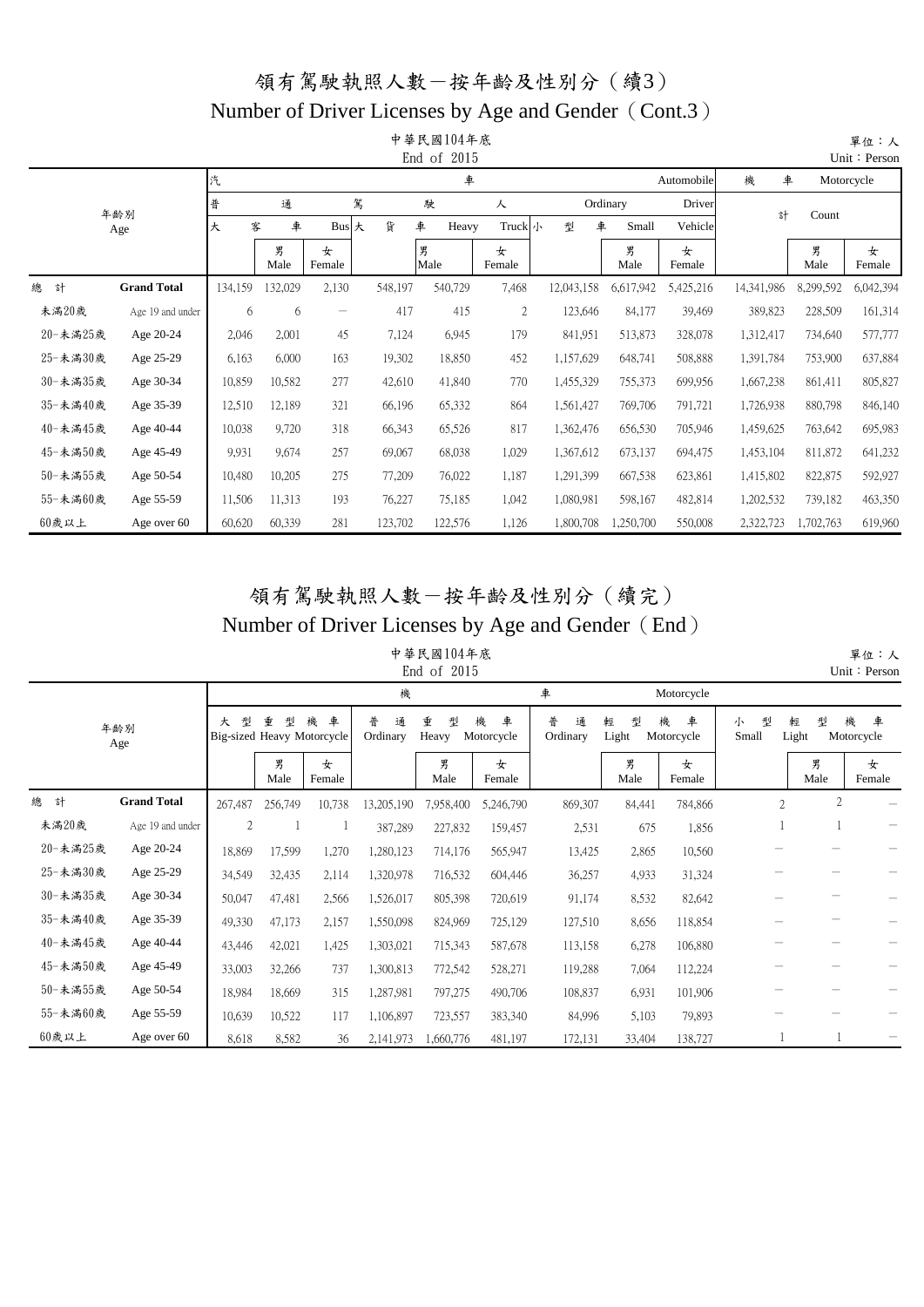|          |                    |            |            |                    | 中華民國103年底     |            |             |                  |           | 單位:人                |
|----------|--------------------|------------|------------|--------------------|---------------|------------|-------------|------------------|-----------|---------------------|
|          |                    |            |            |                    | End of $2014$ |            |             |                  |           | Unit: Person        |
|          |                    |            |            |                    | 汽             |            |             | 車                |           | Automobile          |
|          | 年齢別                | 總          | 計          | <b>Grand Total</b> |               | 計<br>Count |             | 業<br>職<br>駕<br>駛 | 人         | Professional Driver |
|          | Age                |            |            |                    |               |            |             | 小                | 計         | Subtotal            |
|          |                    |            | 男<br>Male  | Female<br>女        |               | 男<br>Male  | Female<br>女 |                  | 男<br>Male | Female<br>女         |
| 總<br>計   | <b>Grand Total</b> | 27,152,017 | 15,957,410 | 11,194,607         | 12,996,377    | 7,700,499  | 5,295,878   | 471,687          | 459,756   | 11,931              |
| 未滿20歲    | Age 19 and under   | 522,858    | 317,781    | 205,077            | 115,377       | 79,089     | 36,288      | 2                | 2         |                     |
| 20-未滿25歲 | Age 20-24          | 2,163,657  | 1,265,713  | 897,944            | 840,460       | 522,764    | 317,696     | 4,832            | 4,709     | 123                 |
| 25-未滿30歲 | Age 25-29          | 2,597,411  | 1,441,867  | 1,155,544          | 1,200,390     | 691,156    | 509,234     | 20,268           | 19,770    | 498                 |
| 30-未滿35歲 | Age 30-34          | 3,307,836  | 1,756,761  | 1,551,075          | 1,596,790     | 875,111    | 721,679     | 42,973           | 42,177    | 796                 |
| 35-未滿40歲 | Age 35-39          | 3,337,867  | 1,748,157  | 1,589,710          | 1,666,887     | 891,288    | 775,599     | 60,738           | 59,457    | 1,281               |
| 40-未滿45歲 | Age 40-44          | 2,970,552  | 1,583,470  | 1,387,082          | 1,517,832     | 809,861    | 707,971     | 68,900           | 67,081    | 1,819               |
| 45-未滿50歲 | Age 45-49          | 2,965,530  | 1,656,912  | 1,308,618          | 1,521,518     | 836,737    | 684,781     | 77,555           | 75,441    | 2,114               |
| 50-未滿55歲 | Age 50-54          | 2,845,749  | 1,665,989  | 1,179,760          | 1,447,010     | 839,981    | 607,029     | 80,724           | 78,389    | 2,335               |
| 55-未滿60歲 | Age 55-59          | 2,368,921  | 1,477,481  | 891,440            | 1,206,380     | 749,832    | 456,548     | 70,610           | 68,683    | 1,927               |
| $60$ 歲以上 | Age over 60        | 4,071,636  | 3,043,279  | 1,028,357          | 1,883,733     | 1,404,680  | 479,053     | 45,085           | 44,047    | 1,038               |

#### Number of Driver Licenses by Age and Gender (Cont.1) 領有駕駛執照人數-按年齡及性別分(續1)

|            |                    |         |   |         |   |         | 中華民國103年底<br>End of 2014 |   |                   |   |                   |   |              |   |         |                | 單位:人<br>Unit: Person |
|------------|--------------------|---------|---|---------|---|---------|--------------------------|---|-------------------|---|-------------------|---|--------------|---|---------|----------------|----------------------|
|            |                    |         |   | 汽       |   |         |                          |   | 車                 |   |                   |   | Automobile   |   |         |                |                      |
| 年齢別<br>Age |                    | 職       |   | 業       |   | 駕       |                          | 駛 | 人                 |   |                   |   | Professional |   |         | Driver         |                      |
|            |                    | 結<br>聯  | 車 | Tractor |   | Trailer | 大                        | 客 | 車                 |   | <b>Bus</b>        | 大 | 貨            | 車 |         | Truck<br>Heavy |                      |
|            |                    |         | 男 | Male    | 女 | Female  |                          | 男 | Male              | 女 | Female            |   |              | 男 | Male    | 女              | Female               |
| 總<br>計     | <b>Grand Total</b> | 111,238 |   | 110,837 |   | 401     | 91,248                   |   | 89,508            |   | 1,740             |   | 121,896      |   | 120,603 |                | 1,293                |
| 未滿20歲      | Age 19 and under   |         |   |         |   |         |                          |   | $\hspace{0.05cm}$ |   | $\hspace{0.05cm}$ |   |              |   |         |                |                      |
| 20-未満25歲   | Age 20-24          | 486     |   | 477     |   | 9       | 958                      |   | 938               |   | 20                |   | 1,784        |   | 1,760   |                | 24                   |
| 25-未滿30歲   | Age 25-29          | 3,060   |   | 3,041   |   | 19      | 4,758                    |   | 4,651             |   | 107               |   | 7,193        |   | 7,078   |                | 115                  |
| 30-未満35歲   | Age 30-34          | 9,095   |   | 9,049   |   | 46      | 10,449                   |   | 10,264            |   | 185               |   | 13,919       |   | 13,790  |                | 129                  |
| 35-未滿40歲   | Age 35-39          | 15,374  |   | 15,309  |   | 65      | 13,471                   |   | 13,202            |   | 269               |   | 19,112       |   | 18,956  |                | 156                  |
| 40-未滿45歲   | Age 40-44          | 19,112  |   | 19,045  |   | 67      | 13,608                   |   | 13,277            |   | 331               |   | 19,954       |   | 19,751  |                | 203                  |
| 45-未滿50歲   | Age 45-49          | 20,720  |   | 20,654  |   | 66      | 14,016                   |   | 13,705            |   | 311               |   | 19,976       |   | 19,742  |                | 234                  |
| 50-未滿55歲   | Age 50-54          | 20,210  |   | 20,143  |   | 67      | 13,764                   |   | 13,490            |   | 274               |   | 19,381       |   | 19,165  |                | 216                  |
| 55-未満60歲   | Age 55-59          | 16,162  |   | 16,117  |   | 45      | 12,893                   |   | 12,702            |   | 191               |   | 15,101       |   | 14,928  |                | 173                  |
| 60歲以上      | Age over 60        | 7,019   |   | 7,002   |   | 17      | 7,331                    |   | 7,279             |   | 52                |   | 5,475        |   | 5,432   |                | 43                   |

## Number of Driver Licenses by Age and Gender (Cont.2) 領有駕駛執照人數-按年齡及性別分(續2)

|            |                                                                                                       |             |                      |         |                     | 中華民國103年底<br>End of $2014$ |           |   |           |   |        |          |         |        | 單位:人<br>Unit: Person |
|------------|-------------------------------------------------------------------------------------------------------|-------------|----------------------|---------|---------------------|----------------------------|-----------|---|-----------|---|--------|----------|---------|--------|----------------------|
|            |                                                                                                       |             | 汽<br>車<br>Automobile |         |                     |                            |           |   |           |   |        |          |         |        |                      |
| 年齢別<br>Age |                                                                                                       | 駕<br>業<br>職 | 駛人                   |         | Professional Driver | 普                          | 通         | 駕 | 駛         | 人 |        | Ordinary |         | Driver |                      |
|            |                                                                                                       | 型<br>小      | 車                    | Small   | Vehicle             | 小                          | 計         |   | Subtotal  | 聯 | 結      | 車        | Tractor |        | Trailer              |
|            |                                                                                                       |             | 男                    | Male    | Female<br>女         |                            | 男<br>Male | 女 | Female    |   |        | 男        | Male    | 女      | Female               |
| 總<br>計     | <b>Grand Total</b>                                                                                    | 147,305     |                      | 138,808 | 8,497               | 12,524,690                 | 7,240,743 |   | 5,283,947 |   | 48,543 |          | 48,270  |        | 273                  |
| 未滿20歲      | Age 19 and under                                                                                      |             |                      |         | $\hspace{0.05cm}$   | 115,375                    | 79,087    |   | 36,288    |   |        |          |         |        |                      |
| 20-未滿25歲   | Age 20-24                                                                                             | 1,604       |                      | 1,534   | 70                  | 835,628                    | 518,055   |   | 317,573   |   | 258    |          | 255     |        | 3                    |
| 25-未滿30歲   | Age 25-29                                                                                             | 5,257       |                      | 5,000   | 257                 | 1,180,122                  | 671,386   |   | 508,736   |   | 971    |          | 963     |        | 8                    |
| 30-未満35歲   | Age 30-34                                                                                             | 9,510       |                      | 9,074   | 436                 | 1,553,817                  | 832,934   |   | 720,883   |   | 2,412  |          | 2,392   |        | 20                   |
| 35-未滿40歲   | Age 35-39                                                                                             | 12,781      |                      | 11,990  | 791                 | 1,606,149                  | 831,831   |   | 774,318   |   | 3,607  |          | 3,584   |        | 23                   |
| 40-未滿45歲   | Age 40-44                                                                                             | 16,226      |                      | 15,008  | 1,218               | 1,448,932                  | 742,780   |   | 706,152   |   | 4,626  |          | 4,604   |        | 22                   |
| 45-未滿50歲   | Age 45-49                                                                                             | 22,843      |                      | 21,340  | 1,503               | 1,443,963                  | 761,296   |   | 682,667   |   | 5,785  |          | 5,759   |        | 26                   |
| 50-未滿55歲   | Age 50-54                                                                                             | 27,369      |                      | 25,591  | 1,778               | 1,366,286                  | 761,592   |   | 604,694   |   | 6,503  |          | 6,454   |        | 49                   |
| 55-未滿60歲   | Age 55-59                                                                                             | 26,454      |                      | 24,936  | 1,518               | 1,135,770                  | 681,149   |   | 454,621   |   | 6,564  |          | 6,513   |        | 51                   |
| 60歲以上      | Age over 60<br>20:00 · 1 · 52:20:30:41:00 › # 4 1 2 4 7 1 4 0 1 A 4 2 1 # 4 1 0 0 7 1 9 8 1 1 1 4 2 1 | 25,260      |                      | 24,334  | 926                 | 1,838,648                  | 1,360,633 |   | 478,015   |   | 17,817 |          | 17,746  |        | 71                   |

說明:1.領有駕駛執照人數按年齡及性別分統計數自103年7月開始統計。<br>2.本表計算單位為「人」,惟同時領有汽車與機車駕照者,「總計」項共列計2人。

Note:1.The figure "Number of Driver Licenses by Age and Gender " have been caculated since July 2014.

2. The unit of measurement in this table is "person". If the person possesses both an automobile license and a motorcycle license, the grand total column should be computed as two persons.